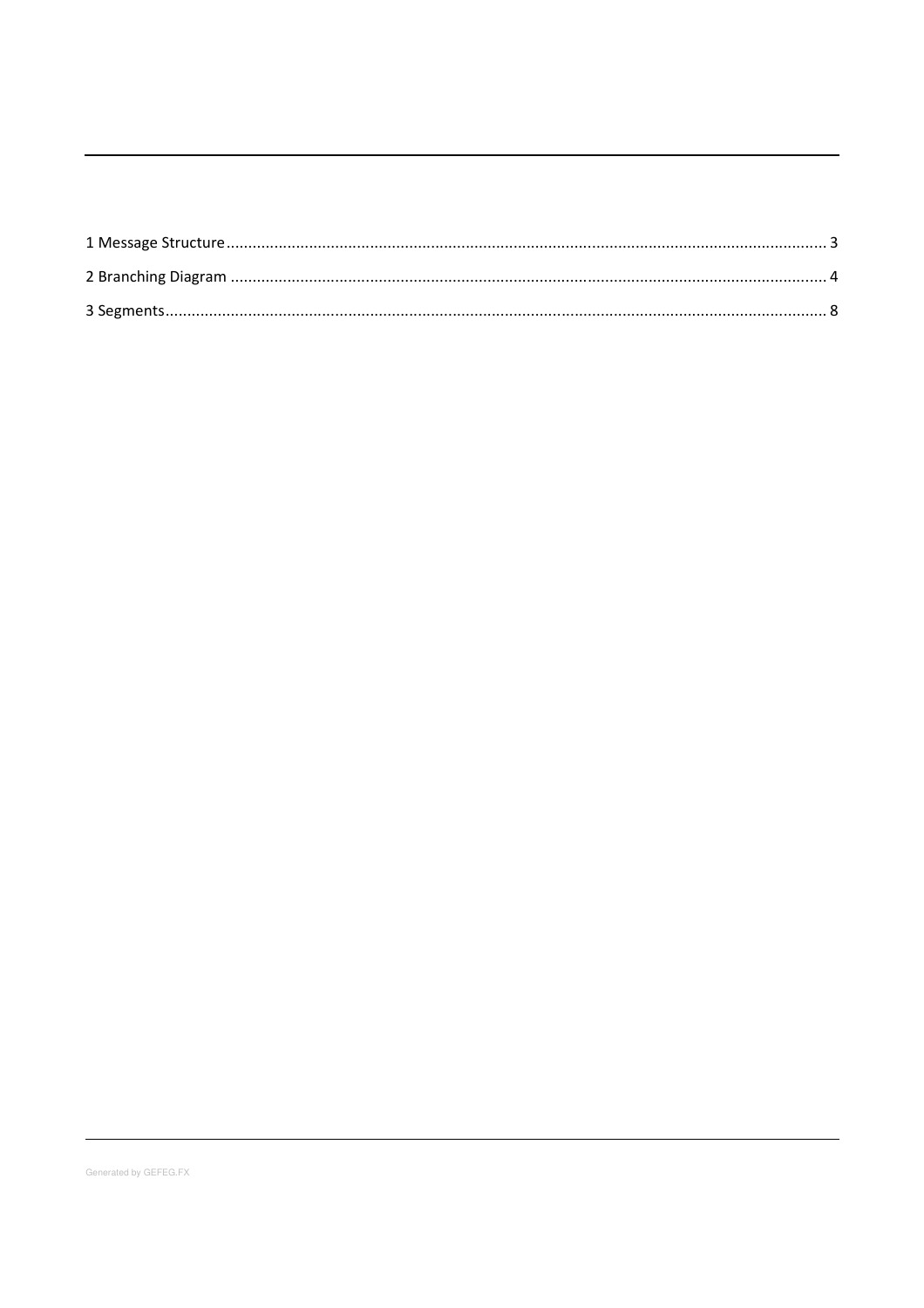

# **Structure / Table of Contents**

| <b>Counter</b> |                | No Tag          | <b>St</b>    | <b>MaxOcc</b> |                | <b>Level Content</b>         |
|----------------|----------------|-----------------|--------------|---------------|----------------|------------------------------|
| 0000           | $\mathbf{1}$   | <b>UNA</b>      | C            | 1             | 0              | Service string advice        |
| 0000           | $\overline{2}$ | <b>UNB</b>      | M            | 1             | 0              | Interchange header           |
| 0010           | 3              | <b>UNH</b>      | M            | 1             | 0              | Message header               |
| 0020           | $\overline{4}$ | <b>BGM</b>      | M            | 1             | 0              | Beginning of message         |
| 0030           | 5              | <b>DTM</b>      | M            | 35            | 1              | Date/time/period             |
| 0090           |                | SG <sub>1</sub> | M            | 9999          | $\mathbf{1}$   | <b>RFF-DTM</b>               |
| 0100           | 6              | <b>RFF</b>      | M            | 1             | 1              | Reference                    |
| 0110           | $\overline{7}$ | <b>DTM</b>      | C            | 5             | $\mathbf{2}$   | Date/time/period             |
| 0150           |                | SG <sub>3</sub> | M            | 99            | $\mathbf{1}$   | <b>NAD</b>                   |
| 0160           | 8              | <b>NAD</b>      | M            | 1             | $\mathbf{1}$   | Name and address             |
| 0150           |                | SG <sub>3</sub> | M            | 99            | $\mathbf{1}$   | <b>NAD</b>                   |
| 0160           | 9              | <b>NAD</b>      | M            | 1             | $\mathbf{1}$   | Name and address             |
| 0970           |                | <b>SG26</b>     | M            | 200000        | $\mathbf{1}$   | LIN-PIA-QTY-DTM-FTX-FTX-SG37 |
| 0980           | 10             | LIN             | M            | 1             | $\mathbf{1}$   | Line item                    |
| 0990           | 11             | <b>PIA</b>      | C            | 25            | 2              | Additional product id        |
| 1020           | 12             | QTY             | C            | 99            | $\overline{c}$ | Quantity                     |
| 1050           | 13             | <b>DTM</b>      | C            | 35            | $\overline{c}$ | Date/time/period             |
| 1130           | 14             | <b>FTX</b>      | C            | 99            | $\overline{c}$ | Free text                    |
| 1130           | 15             | <b>FTX</b>      | C            | 99            | $\overline{c}$ | Free text                    |
| 1570           |                | <b>SG37</b>     | $\mathsf{C}$ | 999           | $\overline{2}$ | <b>NAD</b>                   |
| 1580           | 16             | <b>NAD</b>      | M            | 1             | $\overline{c}$ | Name and address             |
| 2190           | 17             | <b>UNS</b>      | M            | 1             | 0              | Section control              |
| 2260           | 18             | <b>UNT</b>      | M            | 1             | 0              | Message trailer              |
| 0000           | 19             | <b>UNZ</b>      | M            | 1             | $\mathbf 0$    | Interchange trailer          |

Counter = Counter of segment/group within the standard  $St = Status$ No = Consecutive segment number example and the EDIFACT: M=Mandatory, C=Conditional MaxOcc = Maximum occurrence of the segment/group User specific: R=Required, O=Optional, D=Dependent,

St = Status<br>EDIFACT: M=Mandatory, C=Conditional<br>User specific: R=Required, O=Optional, D=Dependent,<br>A=Advised, N=Not used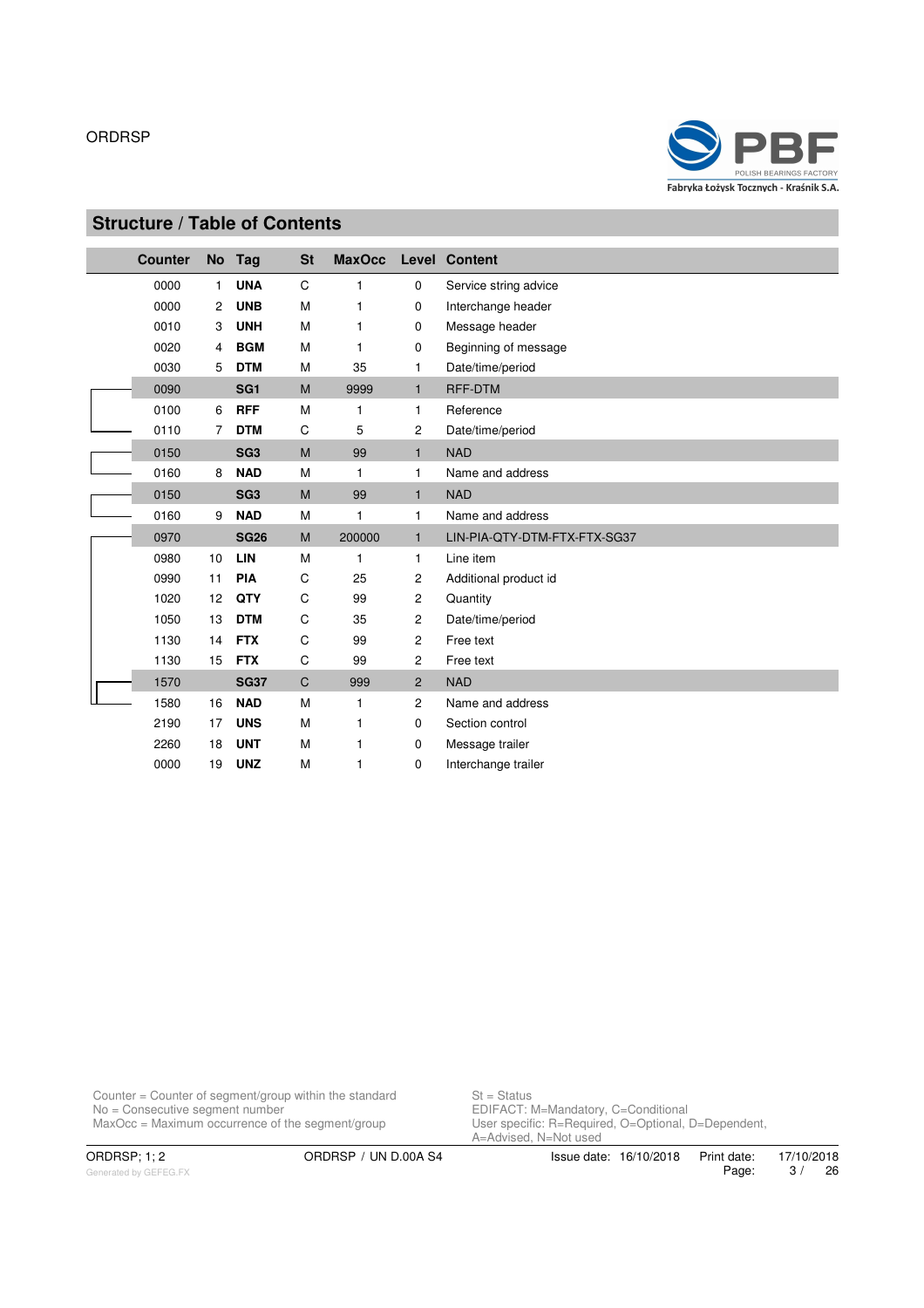

# **Branching Diagram of Used Segments/Groups**



| Άd       |
|----------|
| MaxC     |
| $\Omega$ |
| ounter,  |
|          |

Tag = Segment/Group Tag St = Status (M=Mandatory, C=Conditional, R=Required, O=Optional, A=Advised, D=Dependent)  $MaxOcc = Maximum occurrence of the segment/group$ No = Consecutive segment number Counter = Counter of segment/group within the standard ORDRSP; 1; 2 ORDRSP / UN D.00A S4 Issue date: 16/10/2018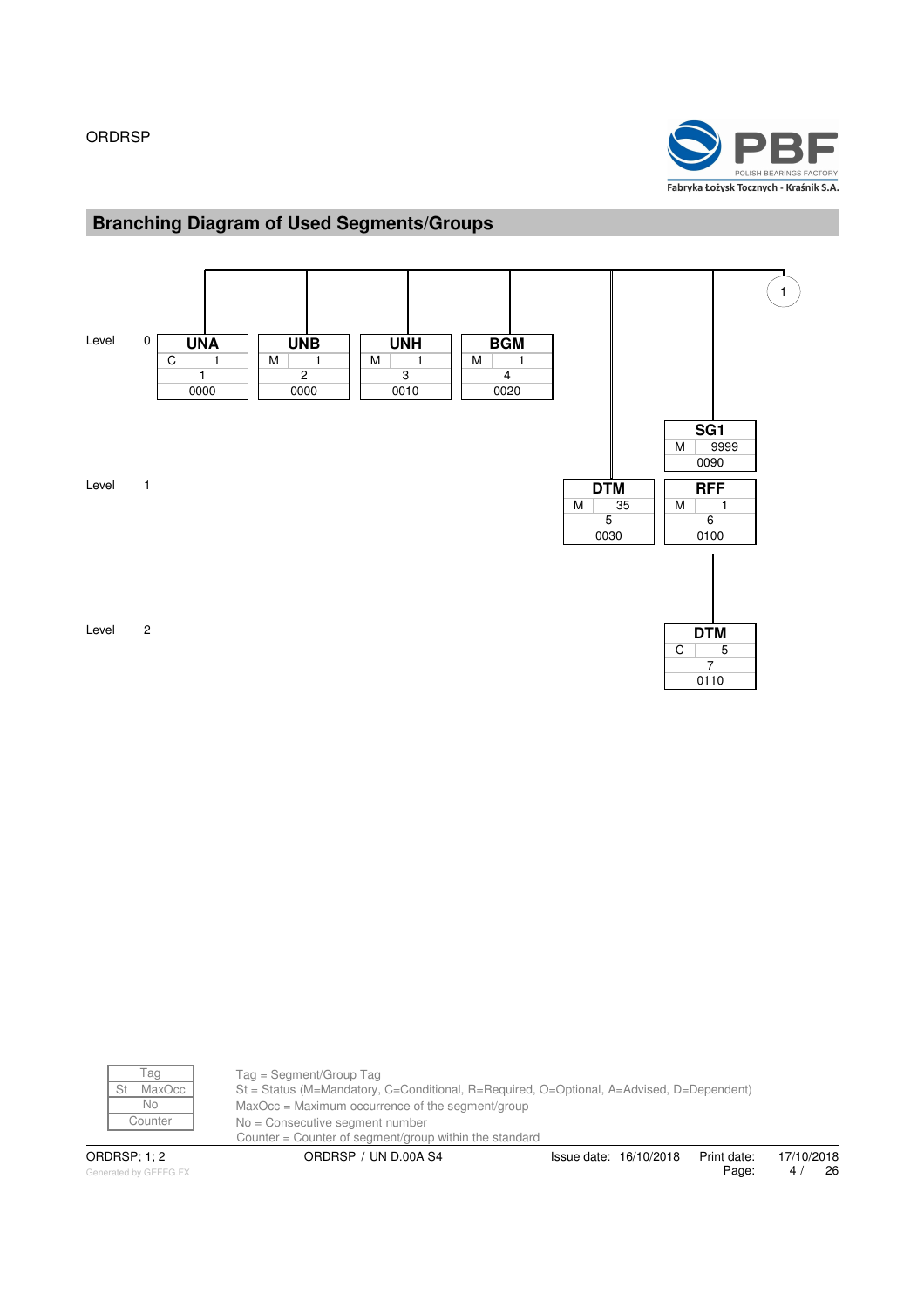



| aa           |
|--------------|
| MaxC<br>C.C. |
|              |
| ;ounter      |
|              |

Tag = Segment/Group Tag St = Status (M=Mandatory, C=Conditional, R=Required, O=Optional, A=Advised, D=Dependent) MaxOcc = Maximum occurrence of the segment/group  $No = Consecutive segment number$ Counter = Counter of segment/group within the standard ORDRSP; 1; 2 ORDRSP / UN D.00A S4 Issue date: 16/10/2018

Generated by GEFEG.FX

Print date: 17/10/2018<br>Page: 5/ 26 Page: 5 / 26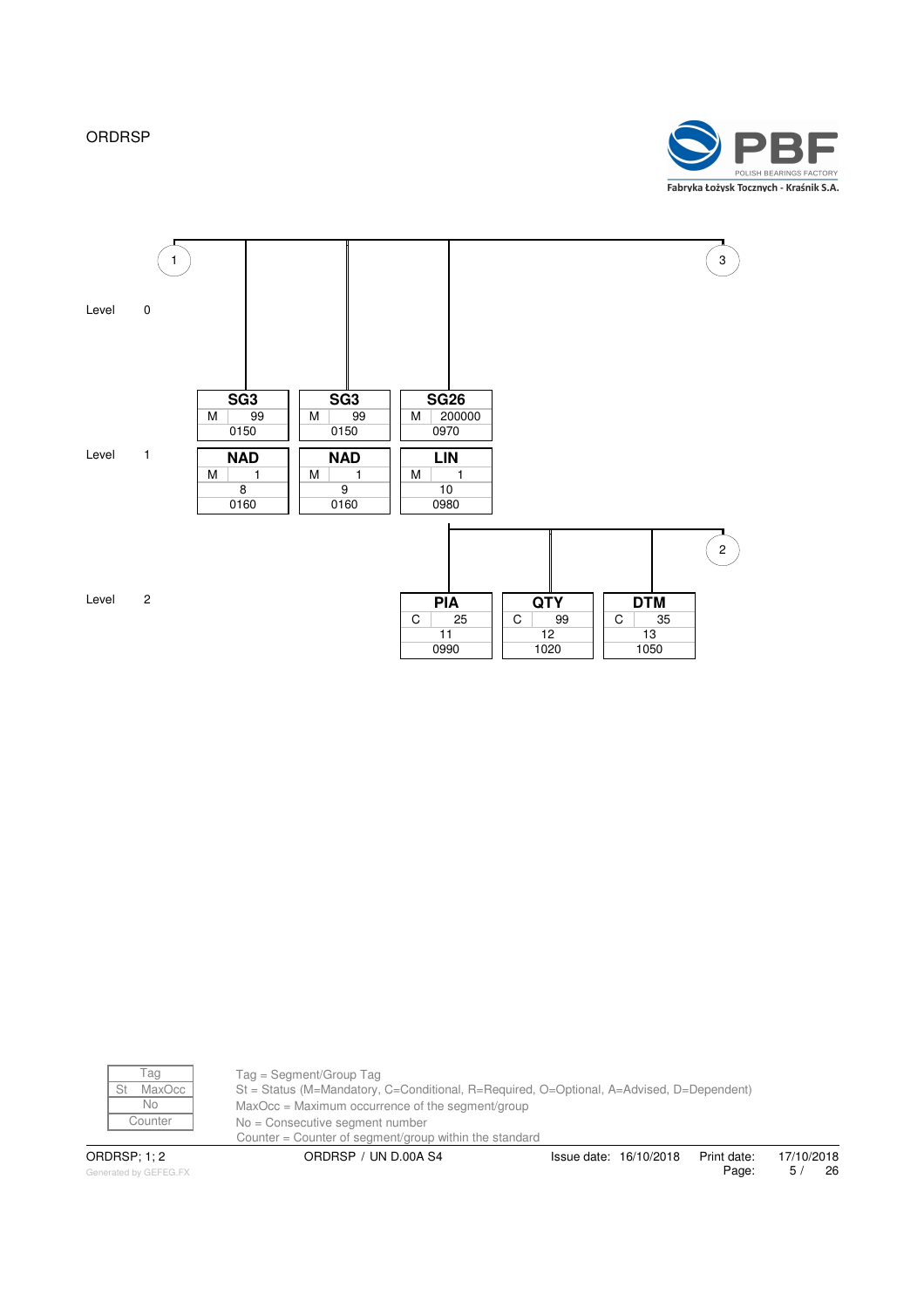





Tag Tag = Segment/Group Tag St MaxOcc St = Status (M=Mandatory, C=Conditional, R=Required, O=Optional, A=Advised, D=Dependent)<br>No MaxOcc = Maximum occurrence of the segment/group  $\begin{array}{c|c}\n\hline\n\text{No} & \text{MaxOcc} = \text{Maximum occurrence of the segment/group} \\
\hline\n\text{Counter} & \text{No} = \text{Consecutive semantic number}\n\end{array}$ No = Consecutive segment number Counter = Counter of segment/group within the standard ORDRSP; 1; 2 ORDRSP / UN D.00A S4 Issue date: 16/10/2018

Generated by GEFEG.FX

Print date: 17/10/2018<br>Page: 6 / 26 Page: 6 / 26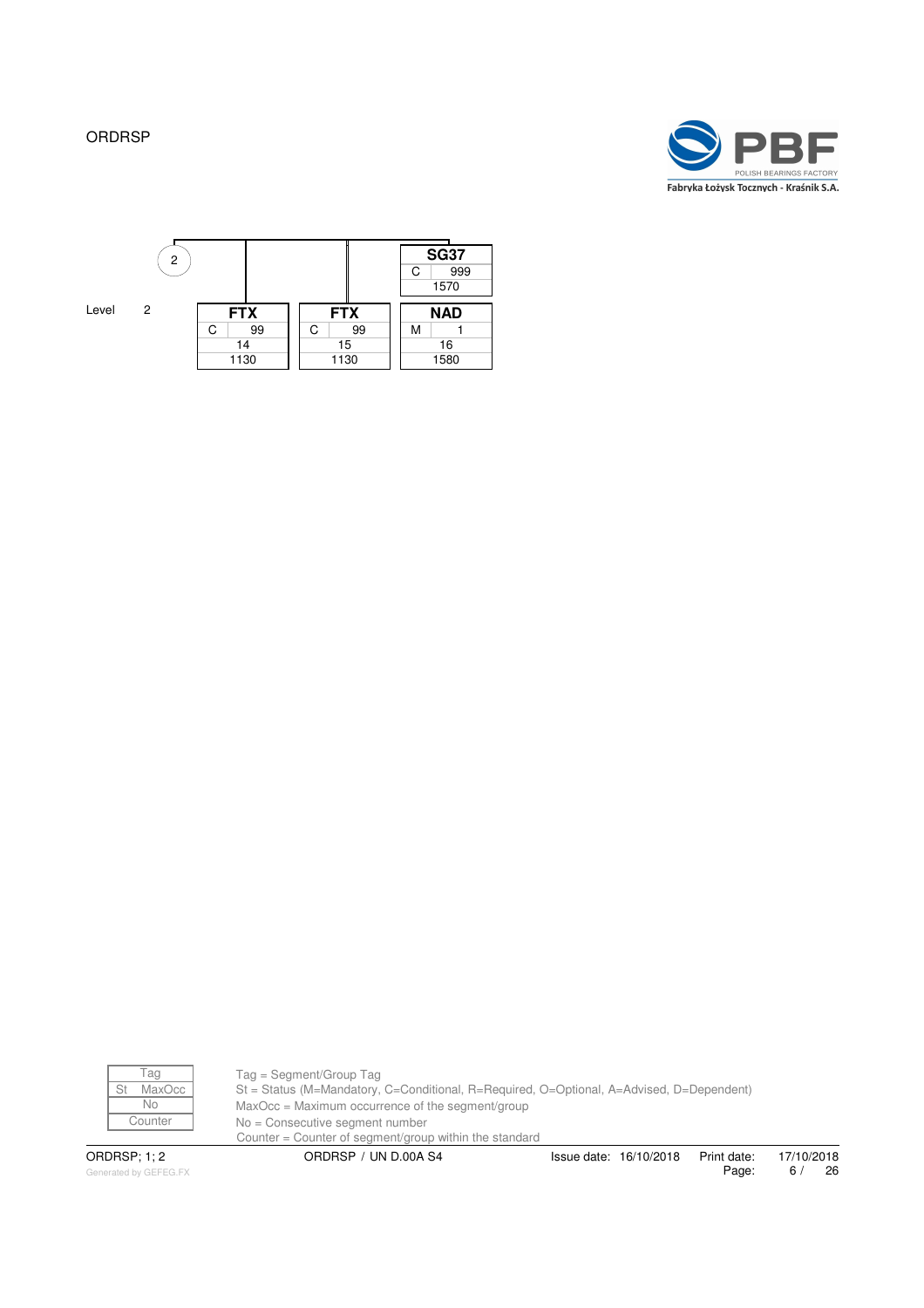





Tag Tag = Segment/Group Tag St MaxOcc St = Status (M=Mandatory, C=Conditional, R=Required, O=Optional, A=Advised, D=Dependent)<br>No MaxOcc = Maximum occurrence of the segment/group  $\begin{array}{c|c}\n\hline\n\text{No} & \text{MaxOcc} = \text{Maximum occurrence of the segment/group} \\
\hline\n\text{Counter} & \text{No} = \text{Consecutive secment number}\n\end{array}$ No = Consecutive segment number Counter = Counter of segment/group within the standard ORDRSP; 1; 2 ORDRSP / UN D.00A S4 Issue date: 16/10/2018

Generated by GEFEG.FX

Print date: 17/10/2018<br>Page: 7/ 26 7 / 26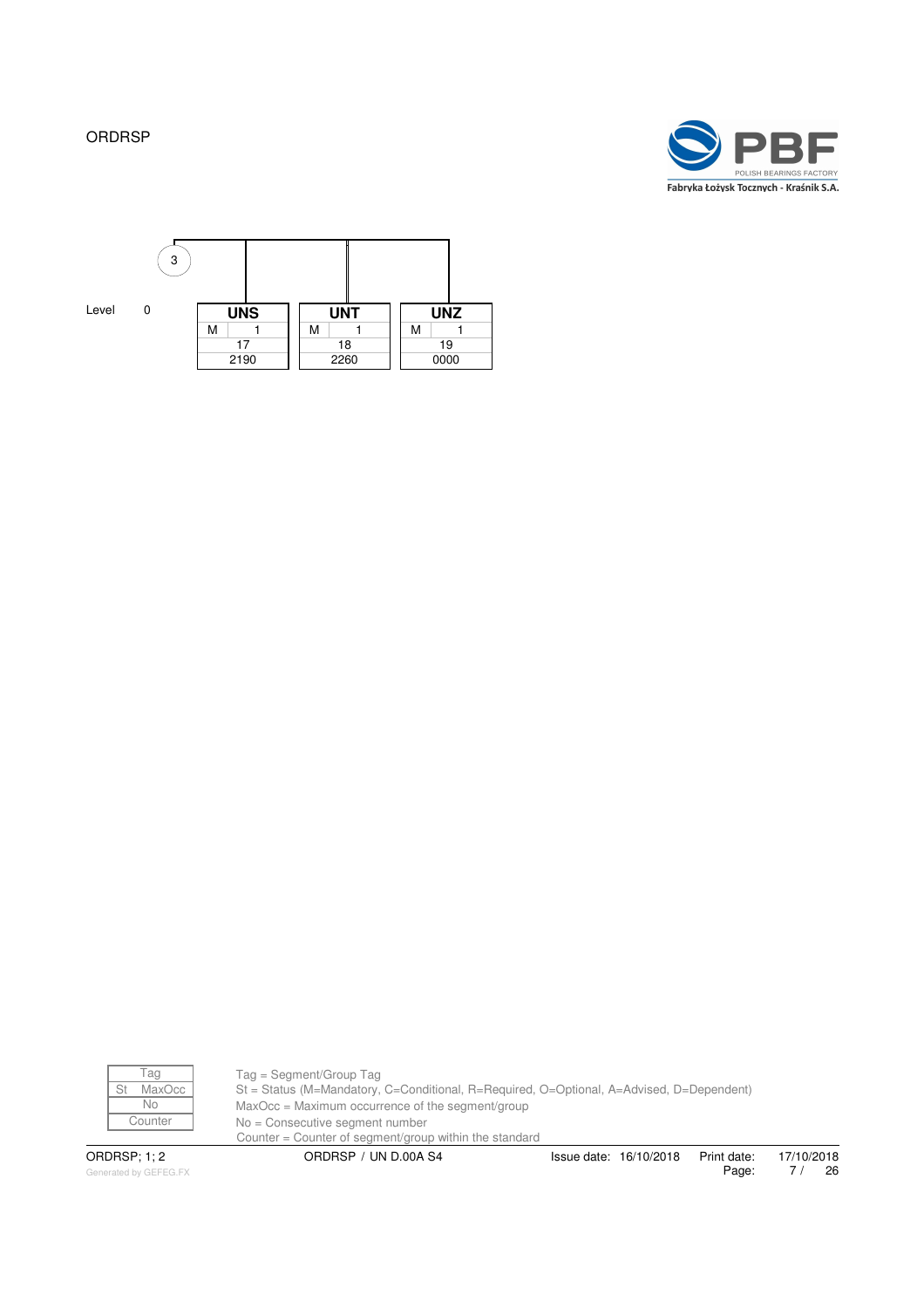

# **Segments**

**Counter No Tag St MaxOcc Level Name**

0000 1 **UNA** C 1 0 **Service string advice**

|      |                                     |                  | Implementation    |                      |  |  |
|------|-------------------------------------|------------------|-------------------|----------------------|--|--|
|      | Name                                | <b>St Format</b> | <b>St Format</b>  | Remark<br>Jsage /    |  |  |
| UNA  |                                     |                  |                   |                      |  |  |
| UNA1 | Component data element<br>separator | м<br>an1         | M an1             | Colon                |  |  |
| UNA2 | Data element separator              | м<br>an1         | M an1<br>         | Plus sign            |  |  |
| UNA3 | Decimal mark                        | an1              | an1               | Decimal point        |  |  |
| UNA4 | Release indicator                   | an1              | an1<br>---------- | <b>Ouestion mark</b> |  |  |
| UNA5 | Repetition separator                | м<br>an1         | M an1             |                      |  |  |
| UNA6 | Segment terminator                  | м<br>an1         | м<br>an1          | Apostrophe           |  |  |

**Remark:**

**Example:** UNA:+.?\*'

No = Consecutive segment number St = Status MaxOcc = Maximum occurrence of the segment/group **EDIFACT: M=Mandatory, C=Conditional** Counter = Counter of segment/group within the standard User specific: R=Required, O=Optional, D=Dependent,

or – Janus<br>EDIFACT: M=Mandatory, C=Conditional<br>User specific: R=Required, O=Optional, D=Dependent,<br>A=Advised, N=Not used

ORDRSP; 1; 2 ORDRSP / UN D.00A S4 Issue date: 16/10/2018 Print date: 17/10/2018<br>Page: 8 / 26 Page: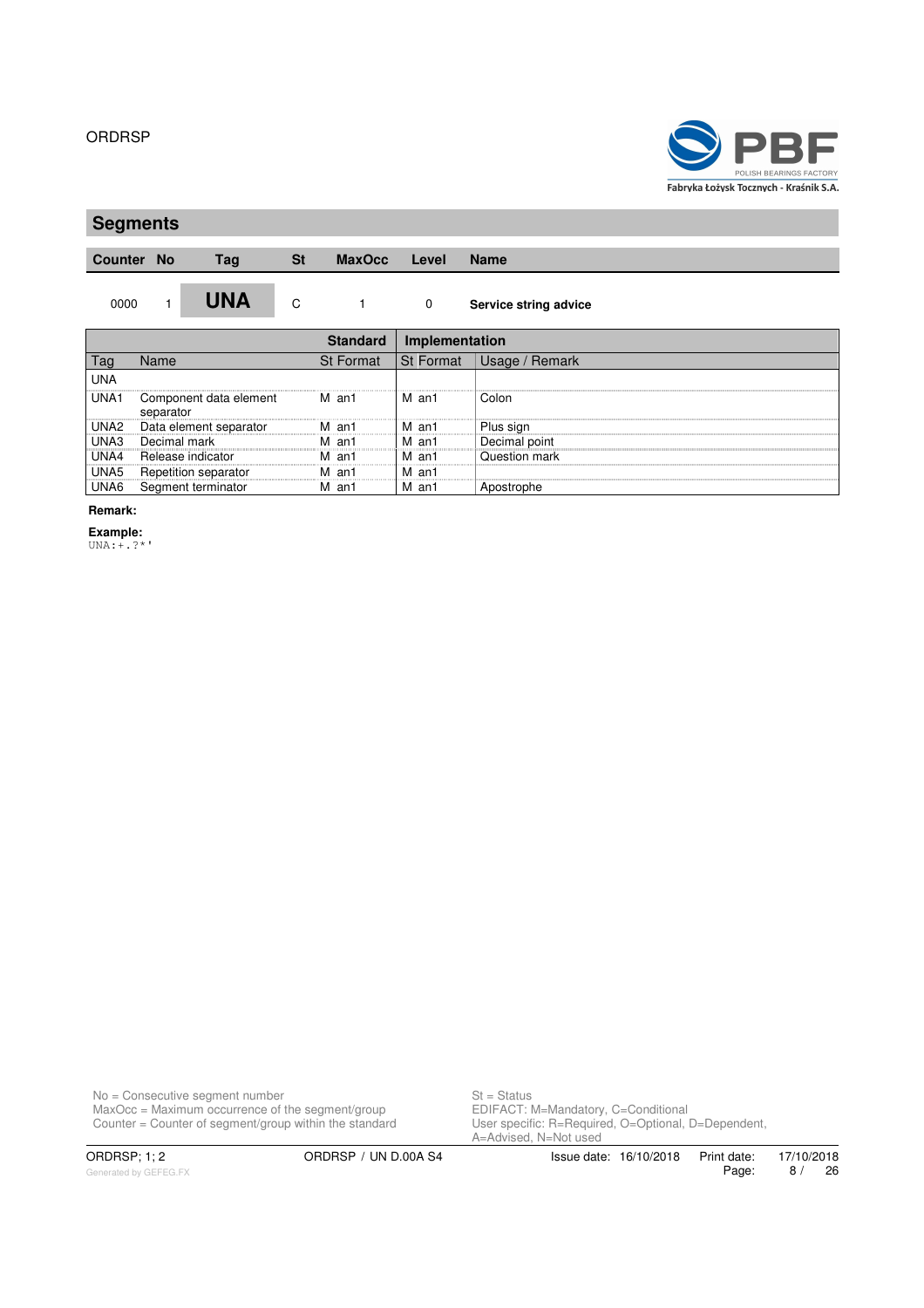

| <b>Counter No</b> |                | <b>Tag</b>                                           | <b>St</b> | <b>MaxOcc</b>    |                | Level            | <b>Name</b>                          |
|-------------------|----------------|------------------------------------------------------|-----------|------------------|----------------|------------------|--------------------------------------|
| 0000              | $\overline{2}$ | <b>UNB</b>                                           | M         | $\mathbf{1}$     |                | $\mathbf 0$      | Interchange header                   |
|                   |                |                                                      |           | <b>Standard</b>  |                | Implementation   |                                      |
| Tag               | Name           |                                                      |           | <b>St Format</b> |                | <b>St Format</b> | Usage / Remark                       |
| <b>UNB</b>        |                |                                                      |           |                  |                |                  |                                      |
| S001              |                | Syntax identifier                                    |           | м                | Μ              |                  |                                      |
| 0001              |                | Syntax identifier                                    |           | $M$ a4           |                | $M$ a4           | UNOD UN/ECE level D                  |
| 0002              |                | Syntax version number                                |           | M an1            |                | M an1            | Version 3                            |
| 0080              |                | Service code list directory<br>version number        |           | $C$ an $6$       | N              |                  | Not used                             |
| 0133              |                | Character encoding, coded                            |           | $C$ an3          | $\overline{N}$ |                  | Not used                             |
| S002              |                | Interchange sender                                   |           | M                | M              |                  |                                      |
| 0004              |                | Interchange sender<br>identification                 |           | M an35           |                | M an35           | ID of the interchange sender         |
| 0007              |                | Identification code qualifier                        |           | $C$ an4          | N              |                  | Not used                             |
| 0008              |                | Interchange sender internal<br>identification        |           | C an35           | $\overline{N}$ |                  | Not used                             |
| 0042              |                | Interchange sender internal<br>sub-identification    |           | C an35           | N              |                  | Not used                             |
| S003              |                | Interchange recipient                                |           | M                | N              |                  |                                      |
| 0010              |                | Interchange recipient<br>identification              |           | M an35           | $\overline{N}$ |                  | Not used                             |
| 0007              |                | Identification code qualifier                        |           | $C$ an $4$       | Ñ              |                  | Not used                             |
| 0014              |                | Interchange recipient internal<br>identification     |           | $C$ an. 35       | N              |                  | Not used                             |
| 0046              |                | Interchange recipient internal<br>sub-identification |           | C an35           | N              |                  | Not used                             |
| S004              |                | Date and time of preparation                         |           | M                | M              |                  |                                      |
| 0017              | Date           |                                                      |           | $M$ n8           |                | M n8             | Format YYMMDD                        |
| 0019              | Time           |                                                      |           | $M$ n4           |                | $M$ n4           | Format HHMM                          |
| 0020              |                | Interchange control reference                        |           | $M$ an. 14       |                | M an14           | Reference number for the interchange |
| S005              | details        | Recipient reference/password                         |           | C                | N              |                  |                                      |
| 0022              |                | Recipient reference/password                         |           | $M$ an. 14       | N              |                  | Not used                             |
| 0025              | qualifier      | Recipient reference/password                         |           | $C$ an $2$       | N              |                  | Not used                             |
| 0026              |                | Application reference                                |           | $C$ an14         | N              |                  | Not used                             |
| 0029              |                | Processing priority code                             |           | $C$ a1           | N              |                  | Not used                             |
| 0031              |                | Acknowledgement request                              |           | C <sub>n1</sub>  | N              |                  | Not used                             |
| 0032              | identifier     | Interchange agreement                                |           | C an35           | N              |                  | Not used                             |
| 0035              |                | <b>Test indicator</b>                                |           | $C_{n1}$         | Ñ              |                  | Not used                             |

# **Remark:**

#### **Example:**

UNB+UNOD:3+EDISENDERCODE++20180731:1549+12345674'

No = Consecutive segment number St = Status MaxOcc = Maximum occurrence of the segment/group **EDIFACT: M=Mandatory, C=Conditional** 

Counter = Counter of segment/group within the standard User specific: R=Required, O=Optional, D=Dependent, St = Status<br>EDIFACT: M=Mandatory, C=Conditional<br>User specific: R=Required, O=Optional, D=Dependent,<br>A=Advised, N=Not used

Generated by GEFEG.FX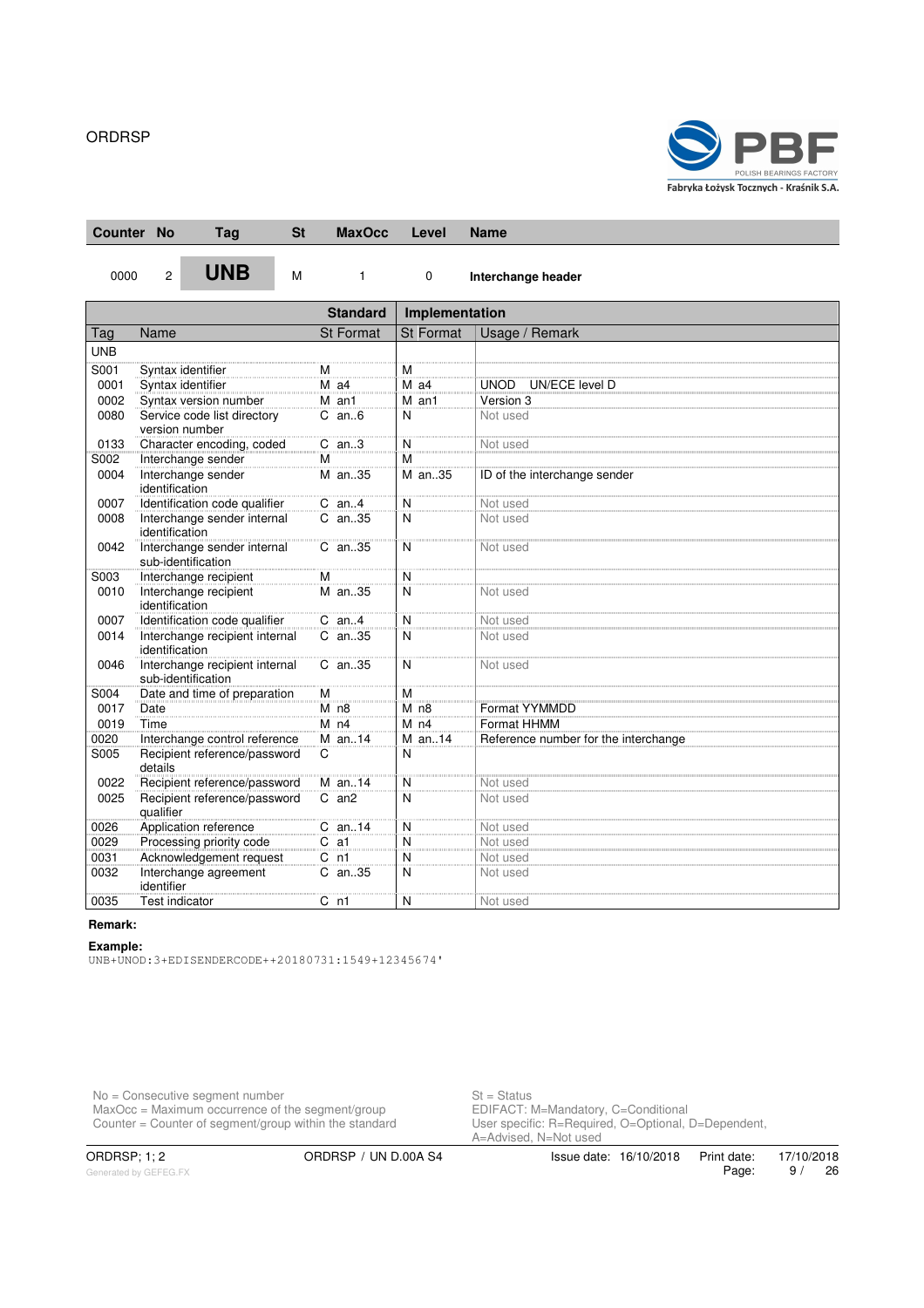

| <b>Counter No</b> |                | <b>Tag</b>                                         | <b>St</b> | <b>MaxOcc</b>    | Level            | Name                                   |
|-------------------|----------------|----------------------------------------------------|-----------|------------------|------------------|----------------------------------------|
| 0010              | 3              | <b>UNH</b>                                         | M         | 1                | $\mathbf 0$      | Message header                         |
|                   |                |                                                    |           | <b>Standard</b>  | Implementation   |                                        |
| Tag               | Name           |                                                    |           | <b>St Format</b> | <b>St Format</b> | Usage / Remark                         |
| <b>UNH</b>        |                |                                                    |           |                  |                  |                                        |
| 0062              |                | Message reference number                           |           | M an14           | M an14           | Unique message reference               |
| S009              |                | Message identifier                                 |           | M                | M                |                                        |
| 0065              | Message type   |                                                    |           | $M$ an6          | $M$ an $6$       | ORDRSP Purchase order response message |
| 0052              |                | Message version number                             |           | $M$ an3          | $M$ an3          | D Draft version/UN/EDIFACT Directory   |
| 0054              |                | Message release number                             |           | $M$ an3          | $M$ an3          | 00A Release 2000 - A                   |
| 0051              |                | Controlling agency, coded                          |           | $M$ an3          | $M$ an3          | UN UN/CEFACT                           |
| 0057              |                | Association assigned code                          |           | $C$ an $6$       | N                | Not used                               |
| 0110              | number         | Code list directory version                        |           | $C$ an $6$       | N                | Not used                               |
| 0113              | identification | Message type sub-function                          |           | $C$ an $6$       | N                | Not used                               |
| 0068              |                | Common access reference                            |           | C an35           | N                | Not used                               |
| S010              |                | Status of the transfer                             |           | C                | N                |                                        |
| 0070              |                | Sequence of transfers                              |           | $M$ n2           | N                | Not used                               |
| 0073              |                | First and last transfer                            |           | $C$ a1           | N                | Not used                               |
| S016              |                | Message subset identification                      |           | C                | $\overline{N}$   |                                        |
| 0115              |                | Message subset identification                      |           | M an14           | N                | Not used                               |
| 0116              | number         | Message subset version                             |           | $C$ an. $3$      | N                | Not used                               |
| 0118              | number         | Message subset release                             |           | $C$ an3          | N                | Not used                               |
| 0051              |                | Controlling agency, coded                          |           | $C$ an3          | N                | Not used                               |
| S017              |                | Message implementation<br>quideline identification |           | C                | N                |                                        |
| 0121              |                | Message implementation<br>quideline identification |           | $M$ an. 14       | N                | Not used                               |
| 0122              |                | Message implementation<br>quideline version number |           | $C$ an. $3$      | N                | Not used                               |
| 0124              |                | Message implementation<br>guideline release number |           | $C$ an3          | N                | Not used                               |
| 0051              |                | Controlling agency, coded                          |           | $C$ an3          | N                | Not used                               |
| S018              |                | Scenario identification                            |           | C                | N                |                                        |
| 0127              |                | Scenario identification                            |           | M an14           | N                | Not used                               |
| 0128              |                | Scenario version number                            |           | $C$ an3          | N                | Not used                               |
| 0130              |                | Scenario release number                            |           | $C$ an3          | Ñ                | Not used                               |
| 0051              |                | Controlling agency, coded                          |           | $C$ an3          | N                | Not used                               |

#### **Remark:**

**Example:**

UNH+1+ORDRSP:D:00A:UN'

No = Consecutive segment number St = Status MaxOcc = Maximum occurrence of the segment/group **EDIFACT: M=Mandatory, C=Conditional** 

Counter = Counter of segment/group within the standard User specific: R=Required, O=Optional, D=Dependent, St = Status<br>EDIFACT: M=Mandatory, C=Conditional<br>User specific: R=Required, O=Optional, D=Dependent,<br>A=Advised, N=Not used

Generated by GEFEG.FX

ORDRSP; 1; 2 ORDRSP / UN D.00A S4 Issue date: 16/10/2018 Print date: 17/10/2018<br>Page: 10 / 26 Page: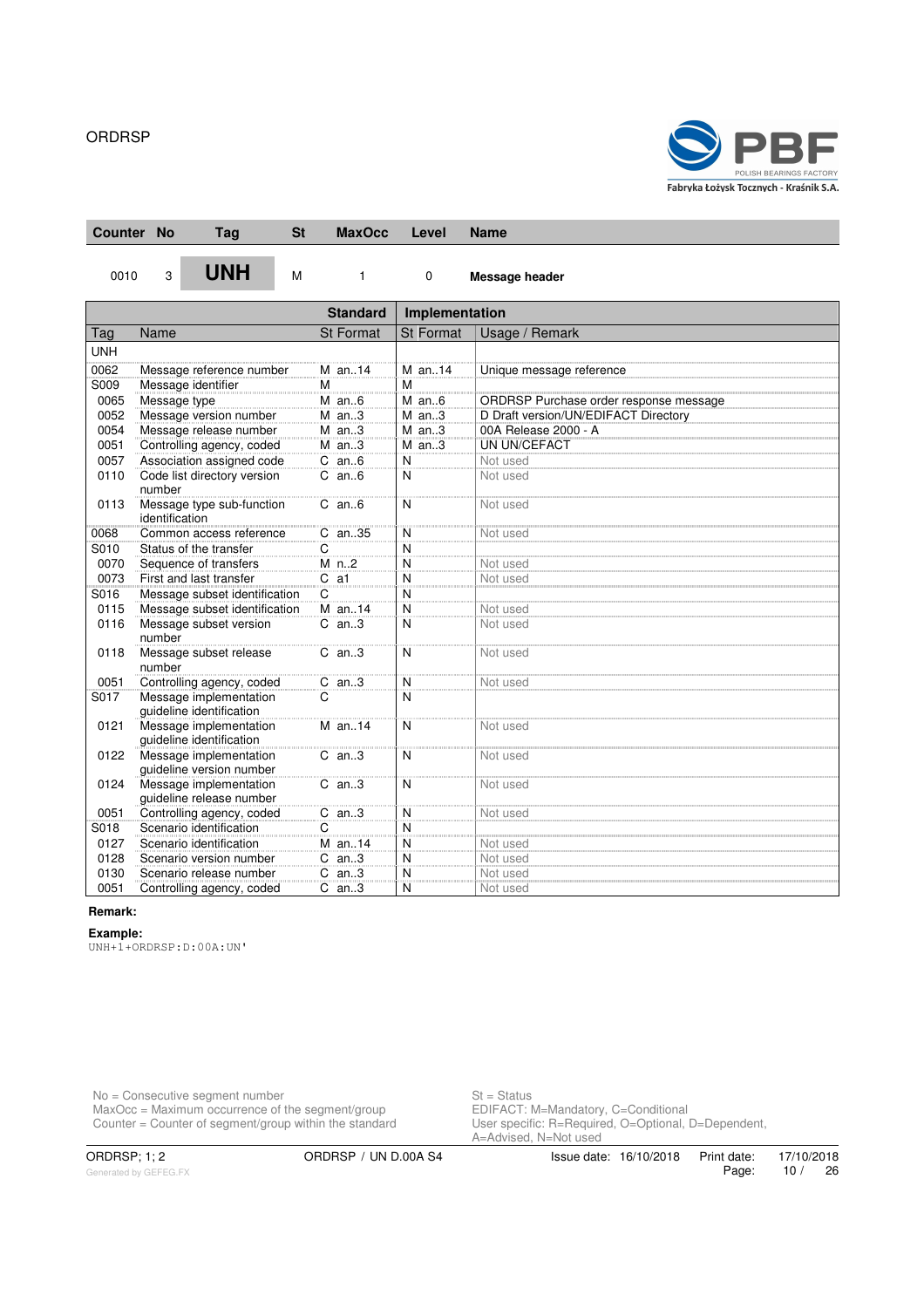

| <b>Counter No</b> |                |   | Tag                           | <b>St</b> | <b>MaxOcc</b>    | Level          | <b>Name</b>                                                 |
|-------------------|----------------|---|-------------------------------|-----------|------------------|----------------|-------------------------------------------------------------|
| 0020              |                | 4 | <b>BGM</b>                    | M         |                  | 0              | <b>Beginning of message</b>                                 |
|                   |                |   |                               |           | <b>Standard</b>  | Implementation |                                                             |
| Tag               | Name           |   |                               |           | <b>St Format</b> | St Format      | Usage / Remark                                              |
| <b>BGM</b>        |                |   |                               |           |                  |                |                                                             |
| C002              |                |   | Document/message name         |           |                  |                |                                                             |
| 1001              |                |   | Document name code            |           | $C$ an3          | an3<br>C       | 231 Purchase order response                                 |
| 1131              |                |   | Code list identification code |           | $C$ an3          | N              | Not used                                                    |
| 3055              | code           |   | Code list responsible agency  |           | $C$ an3          | N              | Not used                                                    |
| 1000              |                |   | Document name                 |           | $C$ an35         |                | Not usec                                                    |
| C <sub>106</sub>  | identification |   | Document/message              |           | С                | C              |                                                             |
| 1004              |                |   | Document identifier           |           | an35             | $C$ an35       |                                                             |
| 1056              |                |   | Version identifier            |           | С<br>an9         |                | Not used                                                    |
| 1060              |                |   | Revision identifier           |           | C<br>an. 6       | N              | Not used                                                    |
| 1225              |                |   | Message function code         |           | $C$ an3          | $C$ an3        | 29 Accepted without amendment<br>34 Accepted with amendment |
| 4343              |                |   | Response type code            |           | an3              | N              | Not used                                                    |

**Remark:**

**Example:** BGM+231+J9999+34'

No = Consecutive segment number St = Status MaxOcc = Maximum occurrence of the segment/group **EDIFACT: M=Mandatory, C=Conditional** 

Counter = Counter of segment/group within the standard User specific: R=Required, O=Optional, D=Dependent, St = Status<br>EDIFACT: M=Mandatory, C=Conditional<br>User specific: R=Required, O=Optional, D=Dependent,<br>A=Advised, N=Not used

ORDRSP; 1; 2 ORDRSP / UN D.00A S4 Issue date: 16/10/2018 Print date: 17/10/2018<br>Page: 11 / 26 11 / 26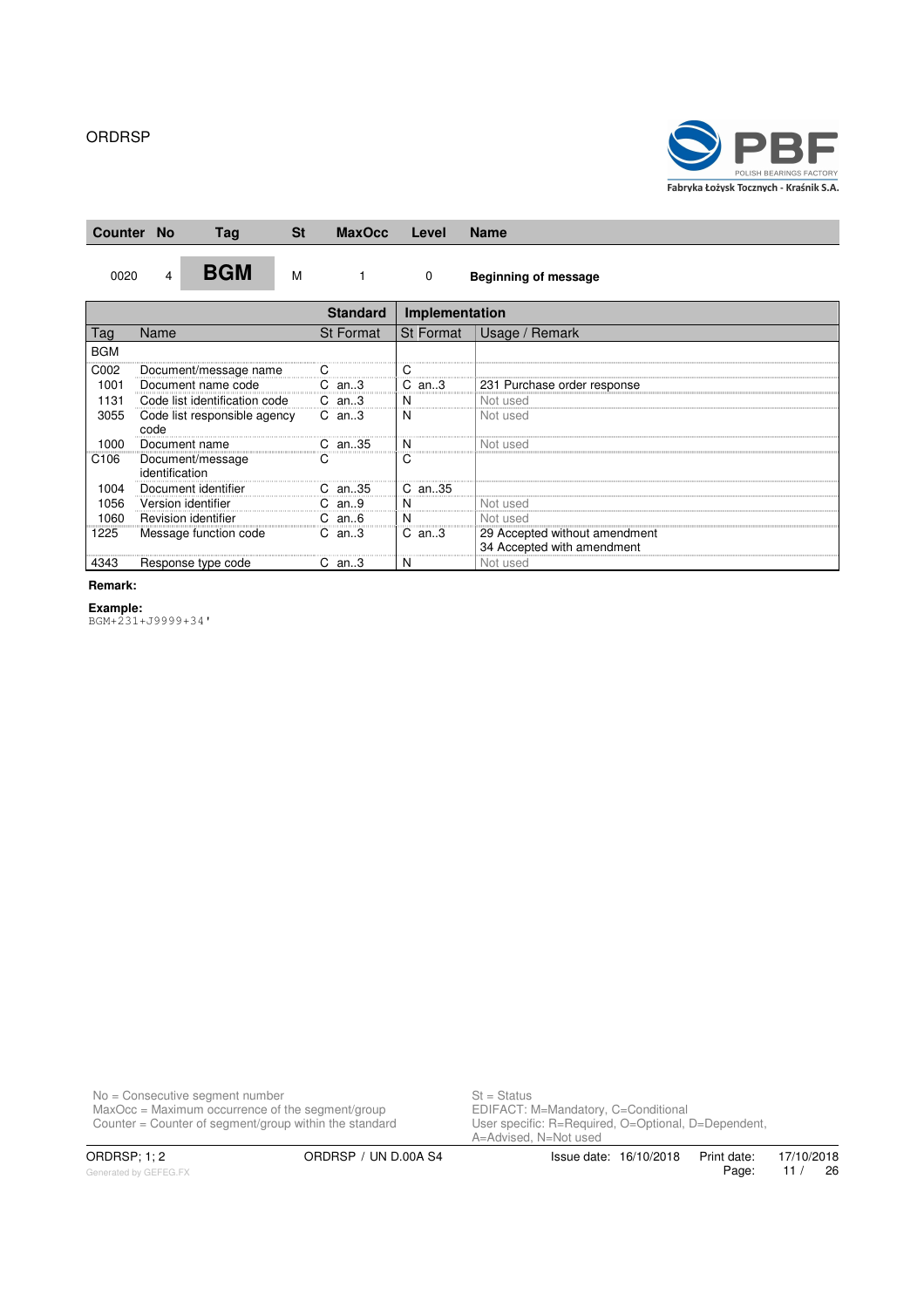

| Counter    | <b>No</b>                                               |   | Tag                           | St | <b>MaxOcc</b>    | Level                                                                                               | <b>Name</b>        |
|------------|---------------------------------------------------------|---|-------------------------------|----|------------------|-----------------------------------------------------------------------------------------------------|--------------------|
| 0030       |                                                         | 5 | <b>DTM</b>                    | M  | 35               |                                                                                                     | Date/time/period   |
|            |                                                         |   |                               |    | <b>Standard</b>  | Implementation                                                                                      |                    |
| Tag        | Name                                                    |   |                               |    | <b>St Format</b> | St Format                                                                                           | Usage / Remark     |
| <b>DTM</b> |                                                         |   |                               |    |                  |                                                                                                     |                    |
| C507       |                                                         |   | Date/time/period              |    | ΙVΙ              | M                                                                                                   |                    |
| 2005       | Date or time or period function M an3<br>code qualifier |   |                               |    | $M$ an3          | This is used to highlight the document date<br>Document Date/Time<br>137 Document/message date/time |                    |
| 2380       |                                                         |   | Date or time or period value  |    | C an35           | C an35                                                                                              | Document Date/Time |
| 2379       | code                                                    |   | Date or time or period format |    | C an3            | $C$ an3                                                                                             | 203 CCYYMMDDHHMM   |

#### **Remark:**

**Example:**

DTM+137:201810151800:203'

No = Consecutive segment number St = Status MaxOcc = Maximum occurrence of the segment/group **EDIFACT: M=Mandatory, C=Conditional** 

Counter = Counter of segment/group within the standard User specific: R=Required, O=Optional, D=Dependent, St = Status<br>EDIFACT: M=Mandatory, C=Conditional<br>User specific: R=Required, O=Optional, D=Dependent,<br>A=Advised, N=Not used

Generated by GEFEG.FX

ORDRSP; 1; 2 ORDRSP / UN D.00A S4 Issue date: 16/10/2018 Print date: 17/10/2018<br>Page: 12 / 26 Page: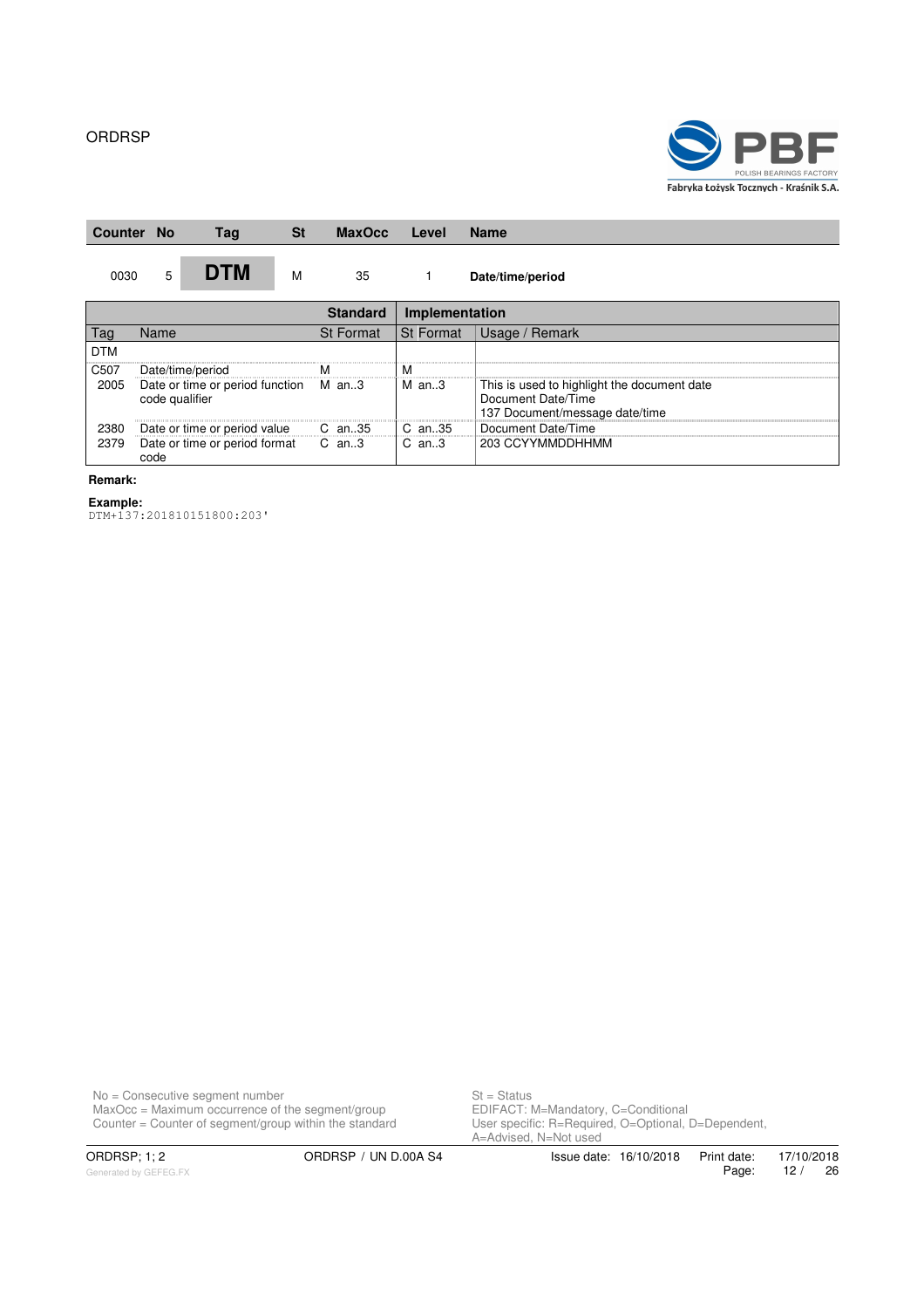

| <b>Counter No</b> | Tag             | <b>St</b> | <b>MaxOcc</b>   | Level                                                    | <b>Name</b>                                     |
|-------------------|-----------------|-----------|-----------------|----------------------------------------------------------|-------------------------------------------------|
|                   | SG <sub>1</sub> | M         | 9999            |                                                          | <b>RFF-DTM</b>                                  |
| 6                 | <b>RFF</b>      | M         |                 |                                                          | Reference                                       |
|                   |                 |           | <b>Standard</b> | Implementation                                           |                                                 |
|                   | $N = 1$         |           |                 | $Q_1$ $\Gamma$ $\sim$ $\sim$ $\sim$ $\sim$ $\sim$ $\sim$ | $\overline{OA}$ $\overline{CA}$ $\overline{OA}$ |

|            | Name                                 | <b>St Format</b> | l St Format | <b>Remark</b><br>Usage /                                                     |
|------------|--------------------------------------|------------------|-------------|------------------------------------------------------------------------------|
| <b>RFF</b> |                                      |                  |             |                                                                              |
| C506       | Reference                            | м                | M           |                                                                              |
| ' 153      | Reference function code<br>qualifier | $M$ an3          | M an3       | ON Order number (purchase)                                                   |
| 154        | Reference identifier                 | $C$ an. 35       | l C an35    | The purchase order number being responded to, from<br>ORDERS tag RFF+ON_1154 |
| 156        | Document line identifier             | −an 6            |             | Not used                                                                     |
|            | Reference version identifier         | $C$ an 35        |             | Not used                                                                     |
|            | Revision identifier                  | an6              |             | usec                                                                         |

#### **Remark:**

**Example:**

RFF+ON:H777880'

No = Consecutive segment number St = Status MaxOcc = Maximum occurrence of the segment/group **EDIFACT: M=Mandatory, C=Conditional** 

Counter = Counter of segment/group within the standard User specific: R=Required, O=Optional, D=Dependent, St = Status<br>EDIFACT: M=Mandatory, C=Conditional<br>User specific: R=Required, O=Optional, D=Dependent,<br>A=Advised, N=Not used

ORDRSP; 1; 2 ORDRSP / UN D.00A S4 Issue date: 16/10/2018 Print date: 17/10/2018<br>Page: 13 / 26 Page: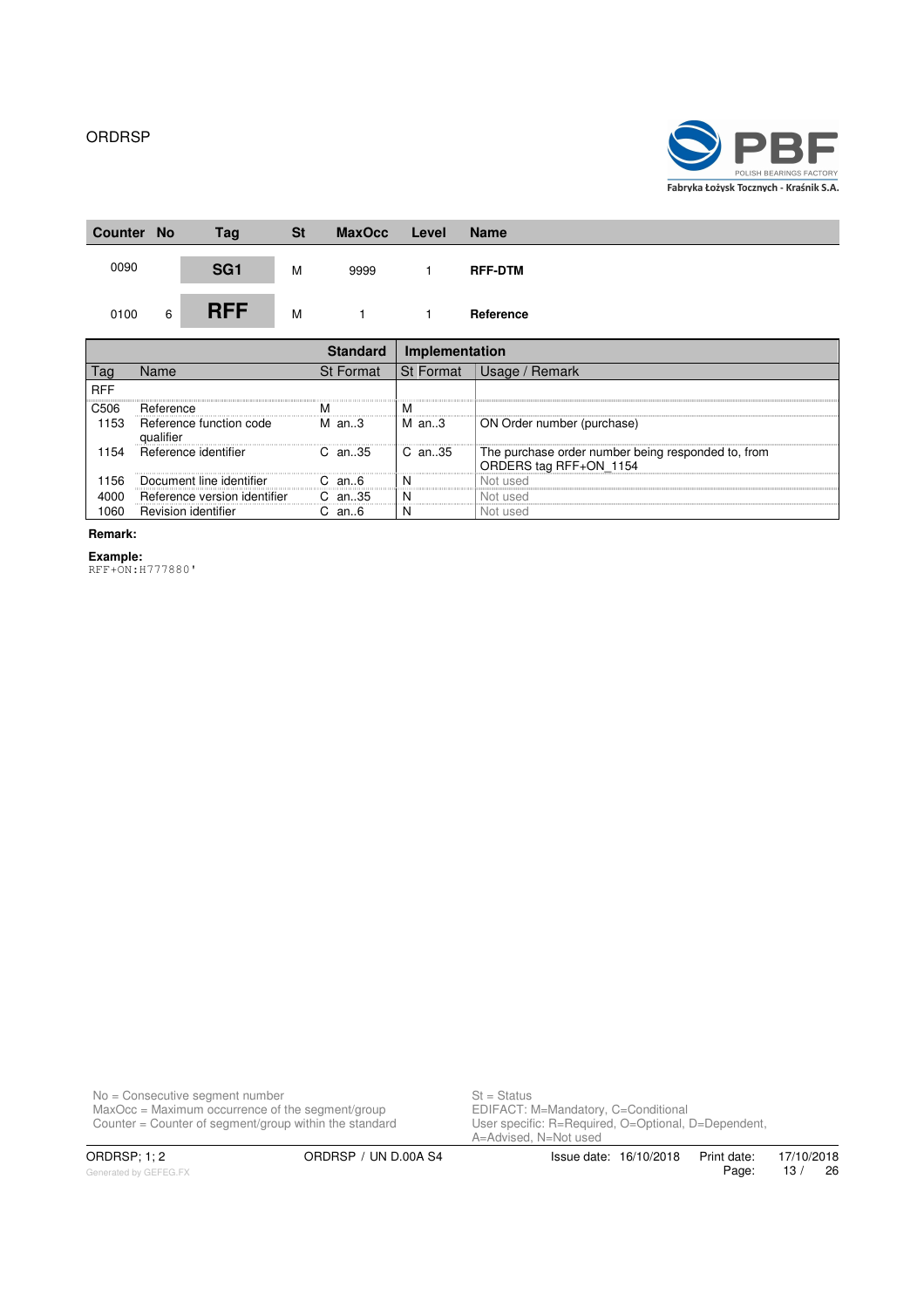

| <b>Counter</b> | <b>No</b> | Tag             | <b>St</b> | <b>MaxOcc</b> | Level | <b>Name</b>      |
|----------------|-----------|-----------------|-----------|---------------|-------|------------------|
| 0090           |           | SG <sub>1</sub> | M         | 9999          |       | <b>RFF-DTM</b>   |
| 0110           | 7         | <b>DTM</b>      | C         | 5             | 2     | Date/time/period |

|                   |                                                   |                  | Implementation   |                     |
|-------------------|---------------------------------------------------|------------------|------------------|---------------------|
|                   | Name                                              | <b>St Format</b> | <b>St Format</b> | Remark<br>Usage /   |
| <b>DTM</b>        |                                                   |                  |                  |                     |
| C <sub>50</sub> 7 | Date/time/period                                  |                  | M                |                     |
| 2005              | Date or time or period function<br>code qualifier | M an3            | M an3            | Purchase order date |
| 2380              | Date or time or period value                      | $C$ an $.35$     | $C$ an. 35       |                     |
| 2379              | Date or time or period format<br>code             | $C$ an3          | $C$ an3          | 102 CCYYMMDD        |

**Remark:**

**Example:** DTM+4:20181001:102'

No = Consecutive segment number St = Status MaxOcc = Maximum occurrence of the segment/group **EDIFACT: M=Mandatory, C=Conditional** Counter = Counter of segment/group within the standard User specific: R=Required, O=Optional, D=Dependent,

St = Status<br>EDIFACT: M=Mandatory, C=Conditional<br>User specific: R=Required, O=Optional, D=Dependent,<br>A=Advised, N=Not used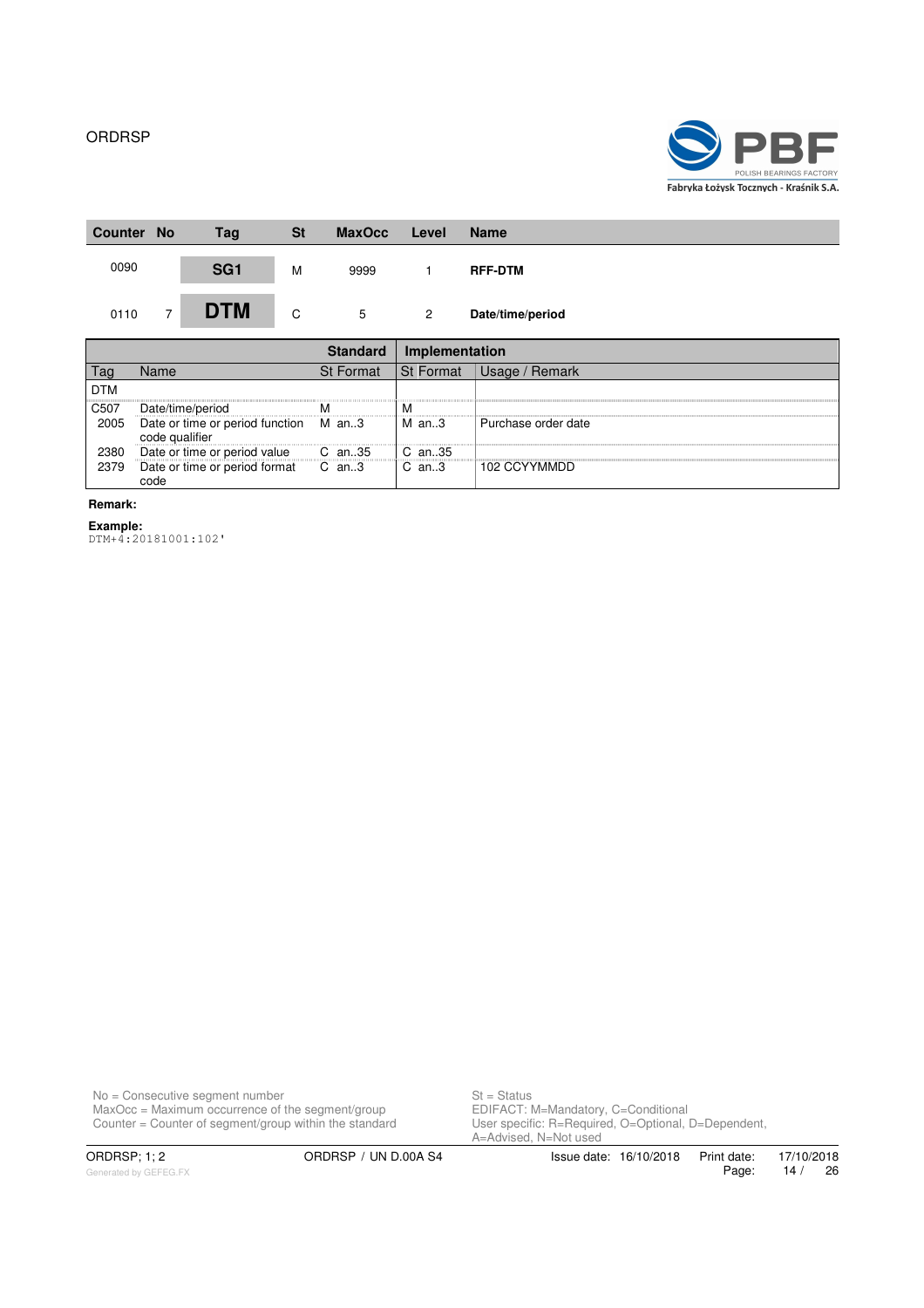

| Counter No | Tag             | <b>St</b> | <b>MaxOcc</b> | Level | <b>Name</b>      |
|------------|-----------------|-----------|---------------|-------|------------------|
| 0150       | SG <sub>3</sub> | M         | 99            |       | <b>NAD</b>       |
| 0160<br>8  | <b>NAD</b>      | M         |               |       | Name and address |

|            |                                                    | <b>Standard</b>  | Implementation |                               |  |  |
|------------|----------------------------------------------------|------------------|----------------|-------------------------------|--|--|
| Tag        | Name                                               | <b>St Format</b> | St Format      | Usage / Remark                |  |  |
| <b>NAD</b> |                                                    |                  |                |                               |  |  |
| 3035       | Party function code qualifier                      | $M$ an3          | $M$ an3        | Buyer's identification number |  |  |
| C082       | Party identification details                       | С                | C              |                               |  |  |
| 3039       | Party identifier                                   | M an35           | M an35         |                               |  |  |
| 1131       | Code list identification code                      | $C$ an3          | N              | Not used                      |  |  |
| 3055       | Code list responsible agency<br>code               | $C$ an3          | N              | Not used                      |  |  |
| C058       | Name and address                                   | С                | N              |                               |  |  |
| 3124       | Name and address description                       | M an35           | N              | Not used                      |  |  |
| 3124       | Name and address description                       | C an35           | N              | Not used                      |  |  |
| 3124       | Name and address description                       | C an35           | N              | Not used                      |  |  |
| 3124       | Name and address description                       | C an35           | N              | Not used                      |  |  |
| 3124       | Name and address description                       | C an35           | N              | Not used                      |  |  |
| C080       | Party name                                         | С                | C              |                               |  |  |
| 3036       | Party name                                         | M an35           | M an35         |                               |  |  |
| 3036       | Party name                                         | C an35           | N              | Not used                      |  |  |
| 3036       | Party name                                         | C an35           | N              | Not used                      |  |  |
| 3036       | Party name                                         | C an35           | $\overline{N}$ | Not used                      |  |  |
| 3036       | Party name                                         | C an35           | N              | Not used                      |  |  |
| 3045       | Party name format code                             | $C$ an3          | N              | Not used                      |  |  |
| C059       | <b>Street</b>                                      | C                | C              |                               |  |  |
| 3042       | Street and number or post<br>office box identifier | M an35           | M an35         |                               |  |  |
| 3042       | Street and number or post<br>office box identifier | C an35           | N              | Not used                      |  |  |
| 3042       | Street and number or post<br>office box identifier | C an35           | N              | Not used                      |  |  |
| 3042       | Street and number or post<br>office box identifier | C an35           | N              | Not used                      |  |  |
| 3164       | City name                                          | C an35           | C an35         | City name                     |  |  |
| C819       | Country sub-entity details                         | $\overline{C}$   | N              |                               |  |  |
| 3229       | Country sub-entity name code                       | $C$ an9          | N              | Not used                      |  |  |
| 1131       | Code list identification code                      | $C$ an3          | N              | Not used                      |  |  |
| 3055       | Code list responsible agency<br>code               | $C$ an3          | N              | Not used                      |  |  |
| 3228       | Country sub-entity name                            | C an35           | N              | Not used                      |  |  |
| 3251       | Postal identification code                         | $C$ an17         | C an17         | Postal code                   |  |  |
| 3207       | Country name code                                  | $C$ an3          | $C$ an3        | Country Code ISO              |  |  |

#### **Remark:**

**Example:** NAD+BY+01++Fabryka Łożysk Tocznych Kraśnik S.A.+ul. Fabryczna 6+Kraśnik++23-210+PL'

No = Consecutive segment number St = Status MaxOcc = Maximum occurrence of the segment/group **EDIFACT: M=Mandatory, C=Conditional** Counter = Counter of segment/group within the standard User specific: R=Required, O=Optional, D=Dependent,

Generated by GEFEG.FX

ORDRSP; 1; 2 ORDRSP / UN D.00A S4 Issue date: 16/10/2018

or – Janus<br>EDIFACT: M=Mandatory, C=Conditional<br>User specific: R=Required, O=Optional, D=Dependent,<br>A=Advised, N=Not used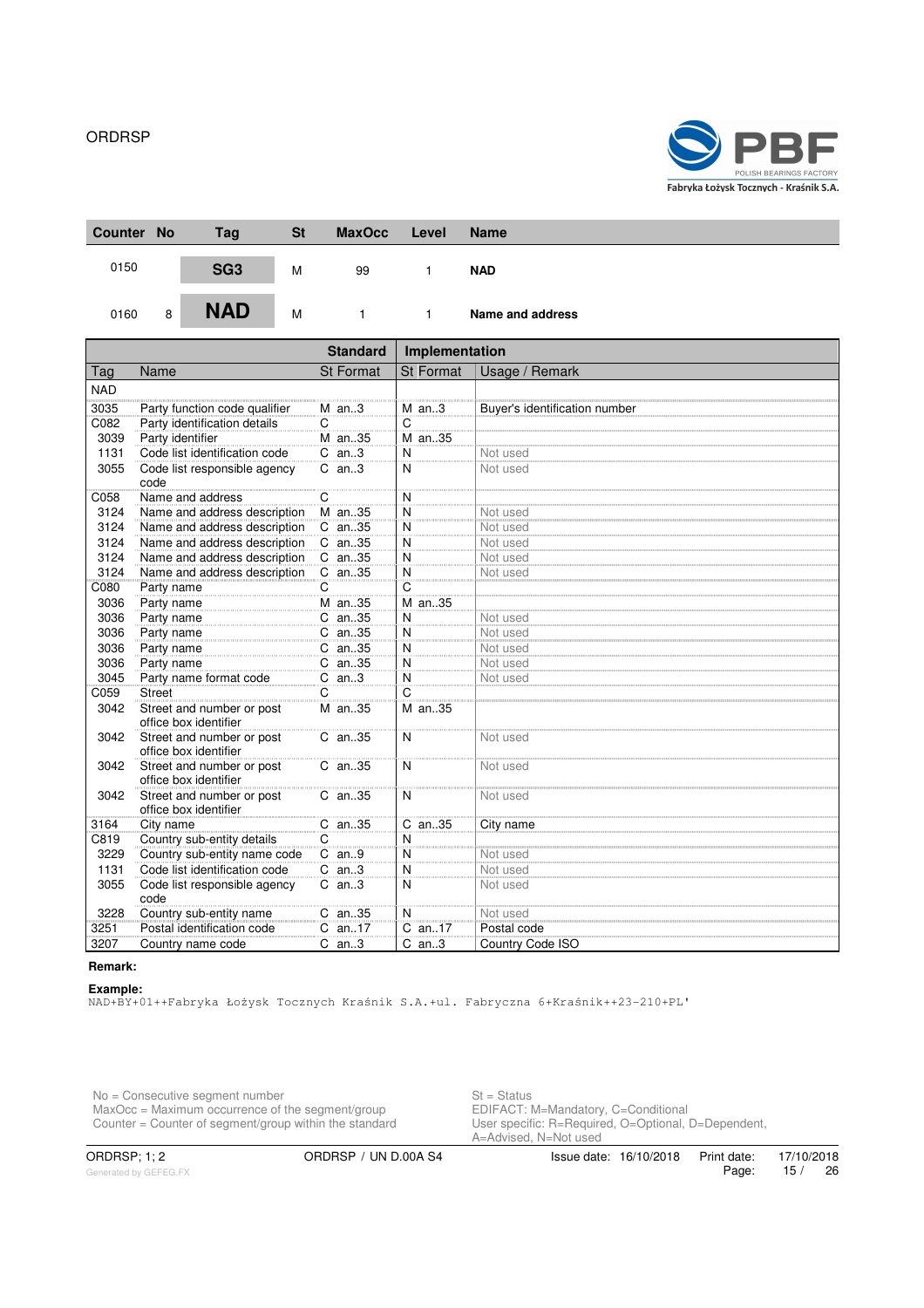

| Counter No | Tag             | <b>St</b> | <b>MaxOcc</b> | Level | <b>Name</b>      |
|------------|-----------------|-----------|---------------|-------|------------------|
| 0150       | SG <sub>3</sub> | M         | 99            |       | <b>NAD</b>       |
| 0160<br>9  | <b>NAD</b>      | M         |               |       | Name and address |

|            |                                                    | <b>Standard</b>  | Implementation |                   |  |  |
|------------|----------------------------------------------------|------------------|----------------|-------------------|--|--|
| Tag        | Name                                               | <b>St Format</b> | St Format      | Usage / Remark    |  |  |
| <b>NAD</b> |                                                    |                  |                |                   |  |  |
| 3035       | Party function code qualifier                      | $M$ an3          | $M$ an3        | Seller            |  |  |
| C082       | Party identification details                       | С                | C              |                   |  |  |
| 3039       | Party identifier                                   | M an35           | M an35         | Seller identifier |  |  |
| 1131       | Code list identification code                      | $C$ an3          | N              | Not used          |  |  |
| 3055       | Code list responsible agency<br>code               | $C$ an3          | N              | Not used          |  |  |
| C058       | Name and address                                   | C                | N              |                   |  |  |
| 3124       | Name and address description                       | M an35           | N              | Not used          |  |  |
| 3124       | Name and address description                       | C an35           | N              | Not used          |  |  |
| 3124       | Name and address description                       | C an35           | N              | Not used          |  |  |
| 3124       | Name and address description                       | C an35           | N              | Not used          |  |  |
| 3124       | Name and address description                       | C an35           | N              | Not used          |  |  |
| C080       | Party name                                         | С                | C              |                   |  |  |
| 3036       | Party name                                         | M an35           | M an35         |                   |  |  |
| 3036       | Party name                                         | C an35           | N              | Not used          |  |  |
| 3036       | Party name                                         | C an35           | N              | Not used          |  |  |
| 3036       | Party name                                         | C an35           | $\overline{N}$ | Not used          |  |  |
| 3036       | Party name                                         | C an35           | N              | Not used          |  |  |
| 3045       | Party name format code                             | $C$ an3          | N              | Not used          |  |  |
| C059       | <b>Street</b>                                      | C                | C              |                   |  |  |
| 3042       | Street and number or post<br>office box identifier | M an35           | M an35         | Papa Pio          |  |  |
| 3042       | Street and number or post<br>office box identifier | C an35           | N              | Not used          |  |  |
| 3042       | Street and number or post<br>office box identifier | C an35           | N              | Not used          |  |  |
| 3042       | Street and number or post<br>office box identifier | C an35           | N              | Not used          |  |  |
| 3164       | City name                                          | C an35           | C an35         | Firenze           |  |  |
| C819       | Country sub-entity details                         | $\overline{C}$   | N              |                   |  |  |
| 3229       | Country sub-entity name code                       | $C$ an9          | N              | Not used          |  |  |
| 1131       | Code list identification code                      | $C$ an3          | N              | Not used          |  |  |
| 3055       | Code list responsible agency<br>code               | $C$ an3          | N              | Not used          |  |  |
| 3228       | Country sub-entity name                            | C an35           | N              | Not used          |  |  |
| 3251       | Postal identification code                         | C an17           | C an17         | Postal code       |  |  |
| 3207       | Country name code                                  | $C$ an3          | $C$ an3        | Country Code ISO  |  |  |

#### **Remark:**

#### **Example:**

NAD+SE+8889++ACME+X+X++50556+IT'

No = Consecutive segment number St = Status MaxOcc = Maximum occurrence of the segment/group **EDIFACT: M=Mandatory, C=Conditional** Counter = Counter of segment/group within the standard User specific: R=Required, O=Optional, D=Dependent,

St = Status<br>EDIFACT: M=Mandatory, C=Conditional<br>User specific: R=Required, O=Optional, D=Dependent,<br>A=Advised, N=Not used

Generated by GEFEG.FX

ORDRSP; 1; 2 ORDRSP / UN D.00A S4 Issue date: 16/10/2018 Print date: 17/10/2018<br>Page: 16 / 26 Page: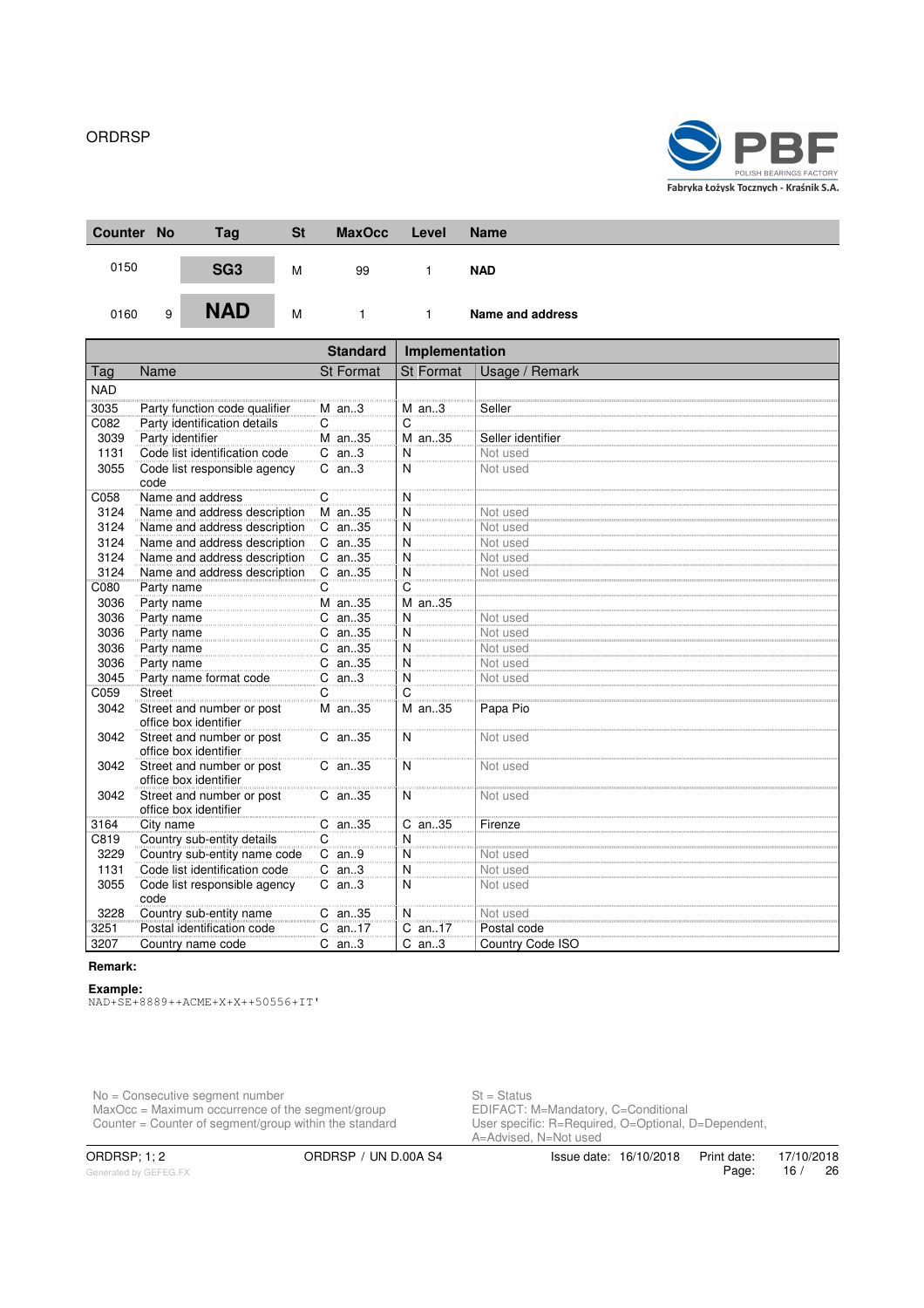

| <b>Counter</b> | <b>No</b> | Tag         | <b>St</b> | <b>MaxOcc</b>                   | Level                        | <b>Name</b>              |
|----------------|-----------|-------------|-----------|---------------------------------|------------------------------|--------------------------|
| 0970           |           | <b>SG26</b> | M         | 200000                          |                              | LIN-PIA-QTY-DTM-FTX-SG37 |
| 0980           | 10        | <b>LIN</b>  | м         |                                 |                              | Line item                |
|                |           |             |           | <b>Standard</b>                 | Implementation               |                          |
| $T_{2a}$       | Nomo      |             |           | $C$ + $L_{\alpha r m \alpha t}$ | $C+ E_{\alpha r m \alpha t}$ | $\bigcup$                |

| l ag | Name                                            | <b>St Format</b> | <b>St Format</b> | Usage / Remark                                                                               |
|------|-------------------------------------------------|------------------|------------------|----------------------------------------------------------------------------------------------|
| LIN  |                                                 |                  |                  |                                                                                              |
| 1082 | Line item identifier                            | $C$ an $6$       | $C$ an $6$       | The purchase order line number being responded to, from<br>ORDERS tag LIN 1082 FORMAT 001001 |
| 1229 | Action request/notification<br>description code | C an3            | -N               | Not used                                                                                     |
| C212 | Item number identification                      |                  |                  |                                                                                              |
| 7140 | Item identifier                                 | C.<br>an35       | C an35           | Material / Part number (Buyers)                                                              |
| 7143 | Item type identification code                   | $C$ an3          | $C$ an3          | IN Buyer's item number                                                                       |
| 1131 | Code list identification code                   | $C$ an3          |                  | Not used                                                                                     |
| 3055 | Code list responsible agency<br>code            | $C$ an3          | -N               | Not used                                                                                     |
| C829 | Sub-line information                            |                  |                  |                                                                                              |
| 5495 | Sub-line indicator code                         | an3              |                  | Not usec                                                                                     |
| 1082 | Line item identifier                            | C.<br>an6        |                  | Not used                                                                                     |
| 1222 | Configuration level number                      | C n2             |                  | Not used                                                                                     |
| 7083 | Configuration operation code                    | $C$ an3          | -N               | Not used                                                                                     |

#### **Remark:**

#### **Example:**

LIN+001002++989798:IN'

No = Consecutive segment number St = Status MaxOcc = Maximum occurrence of the segment/group **EDIFACT: M=Mandatory, C=Conditional** 

Counter = Counter of segment/group within the standard User specific: R=Required, O=Optional, D=Dependent, St = Status<br>EDIFACT: M=Mandatory, C=Conditional<br>User specific: R=Required, O=Optional, D=Dependent,<br>A=Advised, N=Not used

Generated by GEFEG.FX

ORDRSP; 1; 2 ORDRSP / UN D.00A S4 Issue date: 16/10/2018 Print date: 17/10/2018<br>Page: 17 / 26 17 / 26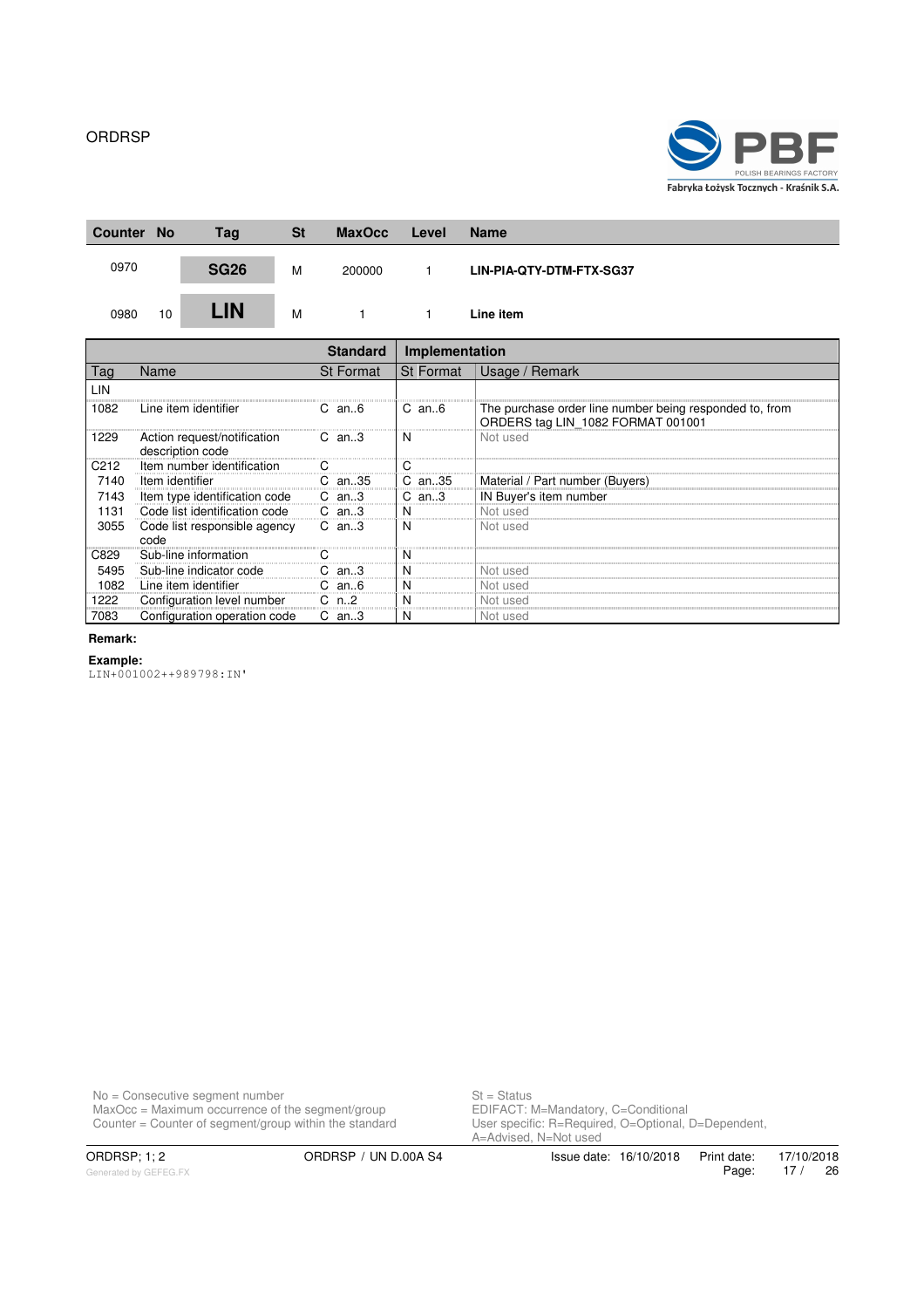

| <b>Counter</b> | <b>No</b> | Tag         | <b>St</b> | <b>MaxOcc</b> | Level | <b>Name</b>              |
|----------------|-----------|-------------|-----------|---------------|-------|--------------------------|
| 0970           |           | <b>SG26</b> | M         | 200000        |       | LIN-PIA-QTY-DTM-FTX-SG37 |
| 0990           | 11        | <b>PIA</b>  | C         | 25            | 2     | Additional product id    |

|                   |                                      | <b>Standard</b>  | Implementation   |                                    |
|-------------------|--------------------------------------|------------------|------------------|------------------------------------|
| Tag               | Name                                 | <b>St Format</b> | <b>St Format</b> | Usage / Remark                     |
| PIA               |                                      |                  |                  |                                    |
| 4347              | Product identifier code qualifier    | $M$ an3          | $M$ an3          |                                    |
| C212              | Item number identification           | M                | М                |                                    |
| 7140              | Item identifier                      | C an35           | C an35           | Material / Part number (Suppliers) |
| 7143              | Item type identification code        | $C$ an3          | $C$ an3          | SA Supplier's article number       |
| 1131              | Code list identification code        | $C$ an3          | N                | Not used                           |
| 3055              | Code list responsible agency<br>code | $C$ an3          | N                | Not used                           |
| C <sub>2</sub> 12 | Item number identification           | C                | N                |                                    |
| 7140              | Item identifier                      | C an35           | N                | Not used                           |
| 7143              | Item type identification code        | $C$ an3          | N                | Not used                           |
| 1131              | Code list identification code        | $C$ an3          | N                | Not used                           |
| 3055              | Code list responsible agency<br>code | $C$ an3          | N                | Not used                           |
| C <sub>212</sub>  | Item number identification           | C                | N                |                                    |
| 7140              | Item identifier                      | C an35           | N                | Not used                           |
| 7143              | Item type identification code        | $C$ an3          | N                | Not used                           |
| 1131              | Code list identification code        | $C$ an3          | N                | Not used                           |
| 3055              | Code list responsible agency<br>code | $C$ an3          | N                | Not used                           |
| C <sub>212</sub>  | Item number identification           | С                | N                |                                    |
| 7140              | Item identifier                      | C an35           | N                | Not used                           |
| 7143              | Item type identification code        | $C$ an3          | N                | Not used                           |
| 1131              | Code list identification code        | $C$ an3          | N                | Not used                           |
| 3055              | Code list responsible agency<br>code | $C$ an3          | N                | Not used                           |
| C212              | Item number identification           | C                | N                |                                    |
| 7140              | Item identifier                      | C an35           | N                | Not used                           |
| 7143              | Item type identification code        | $C$ an3          | N                | Not used                           |
| 1131              | Code list identification code        | $C$ an3          | N                | Not used                           |
| 3055              | Code list responsible agency<br>code | $C$ an3          | N                | Not used                           |

# **Remark:**

**Example:**

PIA+1+KLO9999:SA'

No = Consecutive segment number St = Status MaxOcc = Maximum occurrence of the segment/group **EDIFACT: M=Mandatory, C=Conditional** 

Counter = Counter of segment/group within the standard User specific: R=Required, O=Optional, D=Dependent, St = Status<br>EDIFACT: M=Mandatory, C=Conditional<br>User specific: R=Required, O=Optional, D=Dependent,<br>A=Advised, N=Not used

Generated by GEFEG.FX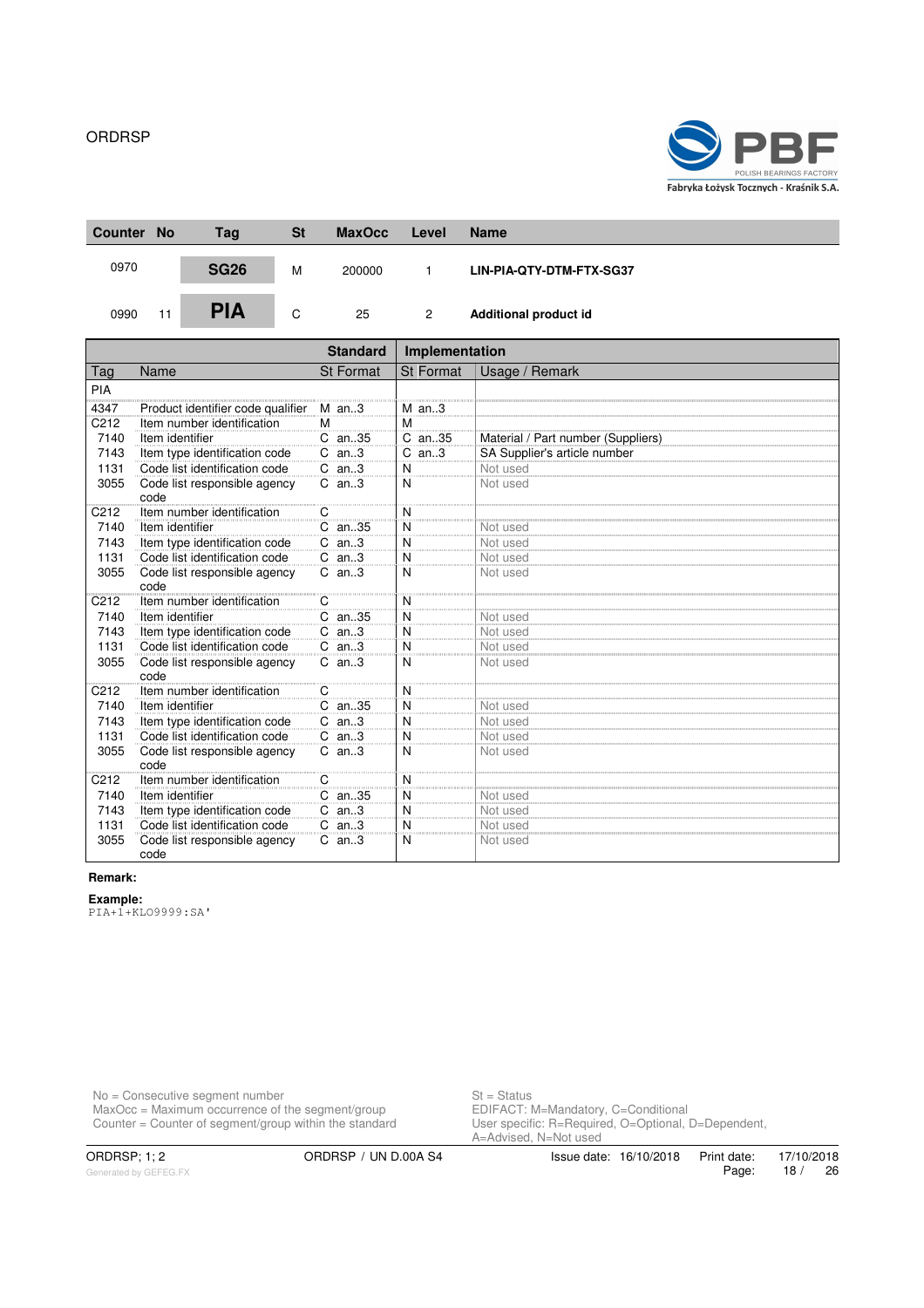

| <b>Counter</b> | <b>No</b> | Tag         | <b>St</b> | <b>MaxOcc</b> | Level | <b>Name</b>              |
|----------------|-----------|-------------|-----------|---------------|-------|--------------------------|
| 0970           |           | <b>SG26</b> | M         | 200000        |       | LIN-PIA-QTY-DTM-FTX-SG37 |
| 1020           | 12        | <b>QTY</b>  | C         | 99            | 2     | Quantity                 |

|                  |                              | <b>Standard</b> | Implementation   |                                                                                                                                                                                                                                                                                                                           |
|------------------|------------------------------|-----------------|------------------|---------------------------------------------------------------------------------------------------------------------------------------------------------------------------------------------------------------------------------------------------------------------------------------------------------------------------|
| lag              | Name                         | St Format       | <b>St Format</b> | Usage / Remark                                                                                                                                                                                                                                                                                                            |
| QTY              |                              |                 |                  |                                                                                                                                                                                                                                                                                                                           |
| C <sub>186</sub> | Quantity details             |                 |                  |                                                                                                                                                                                                                                                                                                                           |
| 6063             | Quantity type code qualifier | M an3           | M an3            | Quantity to be delivered                                                                                                                                                                                                                                                                                                  |
| 6060             | Quantity                     | M an35          | M an35           |                                                                                                                                                                                                                                                                                                                           |
| 6411             | Measurement unit code        | $C$ an3         | $C$ an3          | Code specifying the unit of measurement, use<br>UN/ECE Recommendation 20, Common code.<br>C62 one<br><b>KGM</b> kilogram<br><b>KMT</b> kilometre<br><b>LTR</b> litre<br>MTK square metre<br>MTQ cubic metre<br><b>MTR</b> metre<br>PCE piece<br>SET set<br>TNE tonne (metric ton)<br>PCE and C62 are synonymous for piece |

#### **Remark:**

**Example:**

QTY+113:50:PCE'

No = Consecutive segment number St = Status MaxOcc = Maximum occurrence of the segment/group **EDIFACT: M=Mandatory, C=Conditional** 

Counter = Counter of segment/group within the standard User specific: R=Required, O=Optional, D=Dependent, St = Status<br>EDIFACT: M=Mandatory, C=Conditional<br>User specific: R=Required, O=Optional, D=Dependent,<br>A=Advised, N=Not used

ORDRSP; 1; 2 ORDRSP / UN D.00A S4 Issue date: 16/10/2018 Print date: 17/10/2018<br>Page: 19 / 26 Page: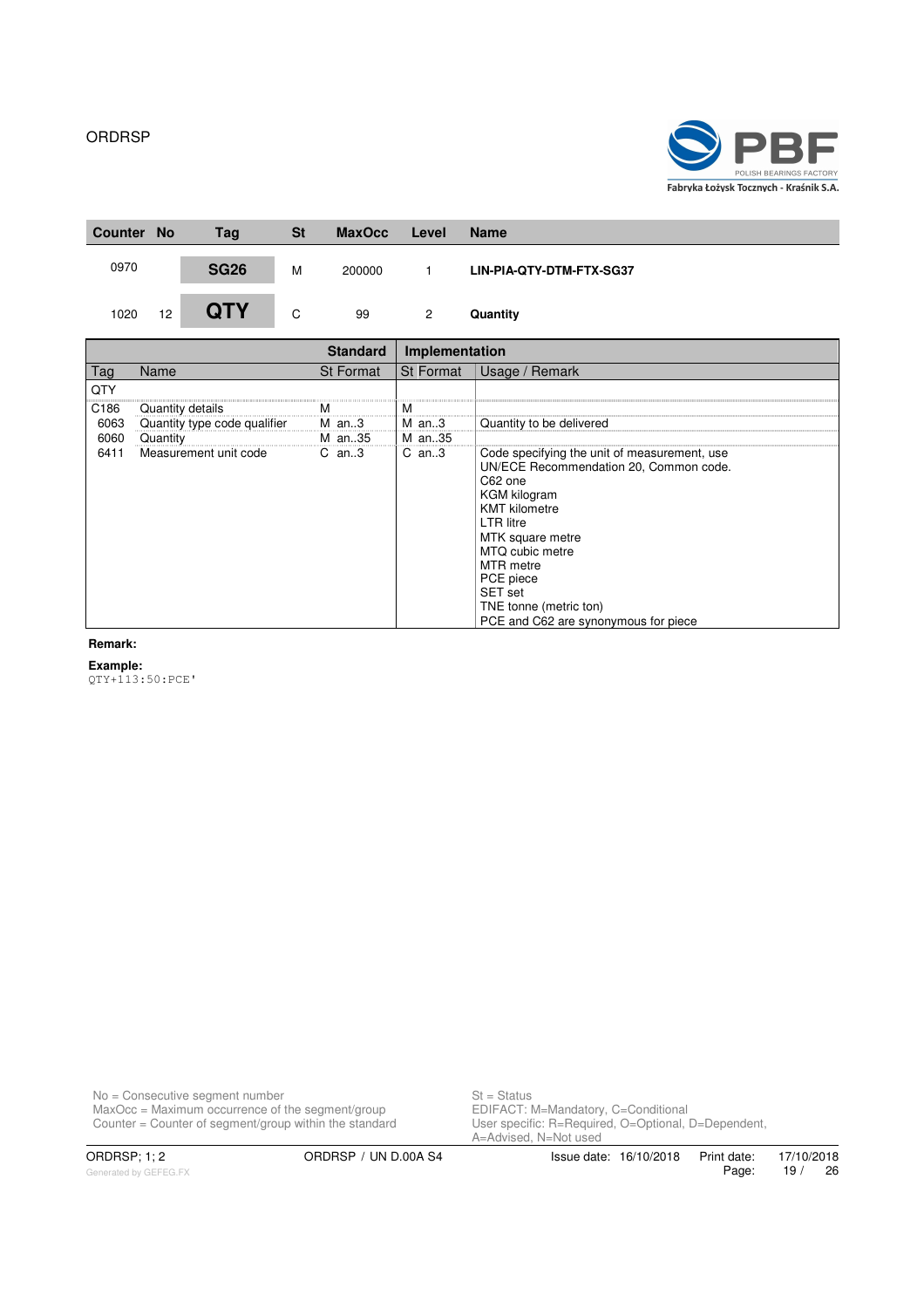

| <b>No</b><br><b>Counter</b> | Tag         | <b>St</b> | <b>MaxOcc</b> | Level | <b>Name</b>              |
|-----------------------------|-------------|-----------|---------------|-------|--------------------------|
| 0970                        | <b>SG26</b> | M         | 200000        |       | LIN-PIA-QTY-DTM-FTX-SG37 |
| 13<br>1050                  | <b>DTM</b>  | C         | 35            | 2     | Date/time/period         |

|            |                                                         |                  | <b>Implementation</b> |                                               |
|------------|---------------------------------------------------------|------------------|-----------------------|-----------------------------------------------|
|            | Name                                                    | <b>St Format</b> | <b>St Format</b>      | Usage / Remark                                |
| <b>DTM</b> |                                                         |                  |                       |                                               |
| C507       | Date/time/period                                        | м                | м                     |                                               |
| 2005       | Date or time or period function M an3<br>code qualifier |                  | M an3                 | 35 Delivery date/time, actual                 |
| 2380       | Date or time or period value                            | $C$ an $.35$     | C an35                | Date/time on which the goods will be recieved |
| 2379       | Date or time or period format<br>code                   | $C$ an3          | $C$ an3               | 203 CCYYMMDDHHMM                              |

**Remark:**

**Example:** DTM+35:201811011130:2'

No = Consecutive segment number St = Status MaxOcc = Maximum occurrence of the segment/group **EDIFACT: M=Mandatory, C=Conditional** 

Counter = Counter of segment/group within the standard User specific: R=Required, O=Optional, D=Dependent, St = Status<br>EDIFACT: M=Mandatory, C=Conditional<br>User specific: R=Required, O=Optional, D=Dependent,<br>A=Advised, N=Not used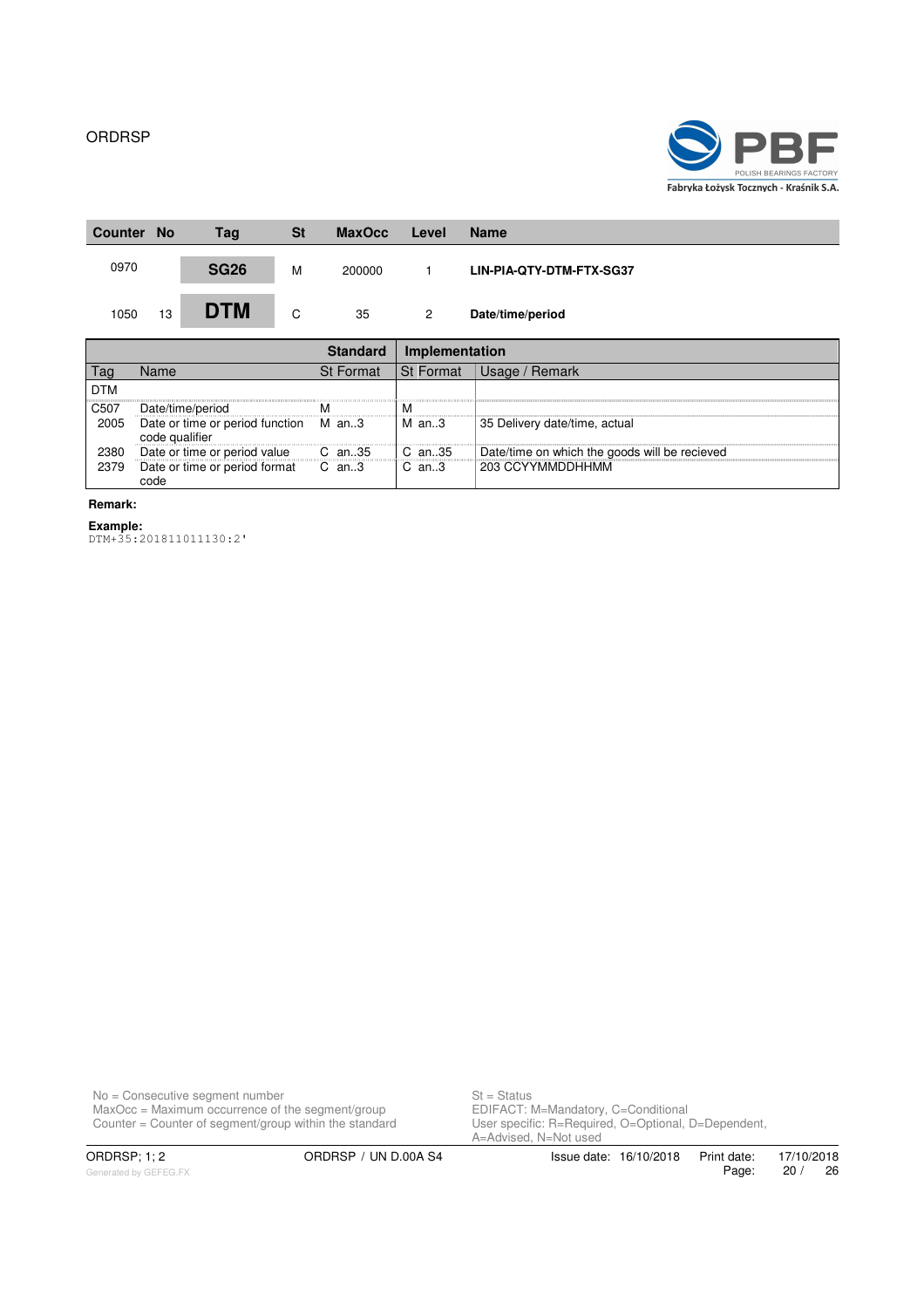

| <b>Counter</b> | <b>No</b> | Tag         | <b>St</b> | <b>MaxOcc</b> | Level | <b>Name</b>              |
|----------------|-----------|-------------|-----------|---------------|-------|--------------------------|
| 0970           |           | <b>SG26</b> | M         | 200000        |       | LIN-PIA-QTY-DTM-FTX-SG37 |
| 1130           | 14        | <b>FTX</b>  | C         | 99            | 2     | <b>Free text</b>         |

|                  |                                      | <b>Standard</b>  | Implementation   |                         |
|------------------|--------------------------------------|------------------|------------------|-------------------------|
| <b>l</b> ag      | Name                                 | <b>St Format</b> | <b>St Format</b> | Usage / Remark          |
| FTX              |                                      |                  |                  |                         |
| 4451             | Text subject code qualifier<br>      | M an3            | M an3            | Terms of payments       |
| 4453             | Free text function code              | $C$ an3          | $C$ an3          | Text for subsequent use |
| C <sub>107</sub> | Text reference                       |                  |                  |                         |
| 4441             | Free text value code                 | M an17           | N                | Not used                |
| 1131             | Code list identification code        | $C$ an3          | N                | Not used                |
| 3055             | Code list responsible agency<br>code | $C$ an3          | N                | Not used                |
| C <sub>108</sub> | <b>Text literal</b>                  |                  |                  |                         |
| 4440             | Free text value                      | M an512          | M an512          |                         |
| 4440             | Free text value                      | an512            | C an512          |                         |
| 4440             | Free text value                      | an512            | C an512          |                         |
| 4440             | Free text value                      | an512            | C an512          |                         |
| 4440             | Free text value                      | an512            | C an512          |                         |
| 3453             | Language name code                   | an3              |                  | Not used                |
| 4447             | Free text format code                | C.<br>an3        | N                | Not used                |

#### **Remark:**

#### **Example:**

FTX+AAB+1++X:X:X:X:X'

No = Consecutive segment number St = Status MaxOcc = Maximum occurrence of the segment/group **EDIFACT: M=Mandatory, C=Conditional** 

Counter = Counter of segment/group within the standard User specific: R=Required, O=Optional, D=Dependent, St = Status<br>EDIFACT: M=Mandatory, C=Conditional<br>User specific: R=Required, O=Optional, D=Dependent,<br>A=Advised, N=Not used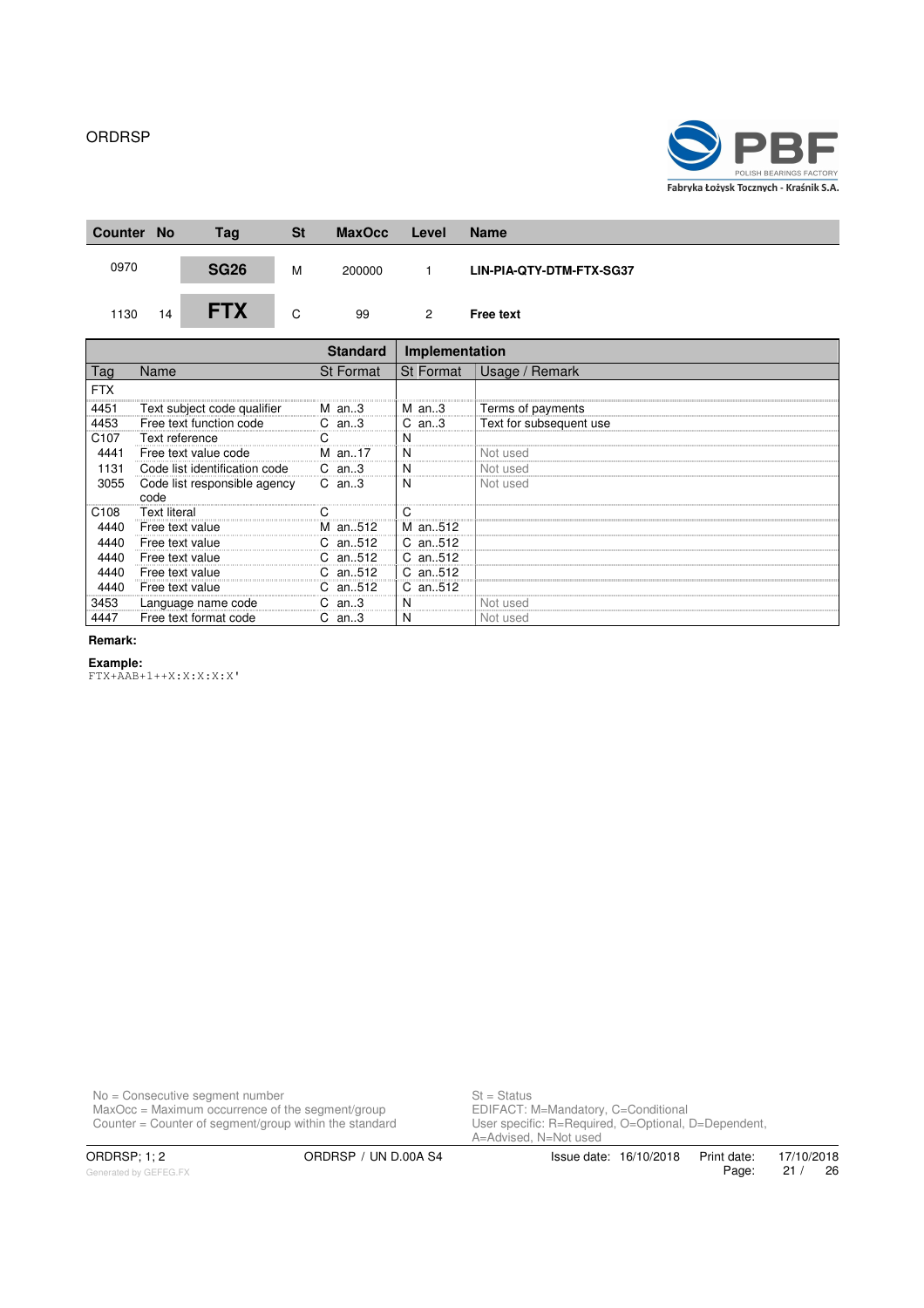

| <b>Counter</b> | <b>No</b> | Tag         | <b>St</b> | <b>MaxOcc</b> | Level | <b>Name</b>              |
|----------------|-----------|-------------|-----------|---------------|-------|--------------------------|
| 0970           |           | <b>SG26</b> | M         | 200000        |       | LIN-PIA-QTY-DTM-FTX-SG37 |
| 1130           | 15        | <b>FTX</b>  | C         | 99            | 2     | <b>Free text</b>         |

|             |                                      | <b>Standard</b>  | Implementation |                         |
|-------------|--------------------------------------|------------------|----------------|-------------------------|
| <u>l</u> aq | Name                                 | <b>St Format</b> | St Format      | Usage / Remark          |
| FTX         |                                      |                  |                |                         |
| 4451        | Text subject code qualifier M an3    |                  | an3<br>M       | <b>Mutually Defined</b> |
| 4453        | Free text function code              | $C$ an3          | an3            | Text for subsequent use |
| C107        | Text reference                       |                  |                |                         |
| 4441        | Free text value code                 | M an17           | N              | Not used                |
| 131         | Code list identification code        | C<br>an. 3       | N              | Not used                |
| 3055        | Code list responsible agency<br>code | $C$ an3          | N              | Not used                |
| C108        | <b>Text literal</b>                  |                  |                |                         |
|             | Free text value                      | an512            | M an512        | <b>Other Amendments</b> |
|             | Free text value                      | an512            | C an512        |                         |
|             | Free text value                      | an512            | C an512        |                         |
|             | Free text value                      | an512            | C an512        |                         |
| 4440        | Free text value                      | an512            | C an512        |                         |
| 3453        | Language name code                   | an $3$           | N<br>          | Not used                |
| 4447        | Free text format code                | C.<br>an3        | N              | Not used                |

#### **Remark:**

#### **Example:**

FTX+ZZZ+1++X:X:X:X:X'

No = Consecutive segment number St = Status MaxOcc = Maximum occurrence of the segment/group **EDIFACT: M=Mandatory, C=Conditional** 

Counter = Counter of segment/group within the standard User specific: R=Required, O=Optional, D=Dependent, St = Status<br>EDIFACT: M=Mandatory, C=Conditional<br>User specific: R=Required, O=Optional, D=Dependent,<br>A=Advised, N=Not used

ORDRSP; 1; 2 ORDRSP / UN D.00A S4 Issue date: 16/10/2018 Print date: 17/10/2018<br>Page: 22 / 26 22 / 26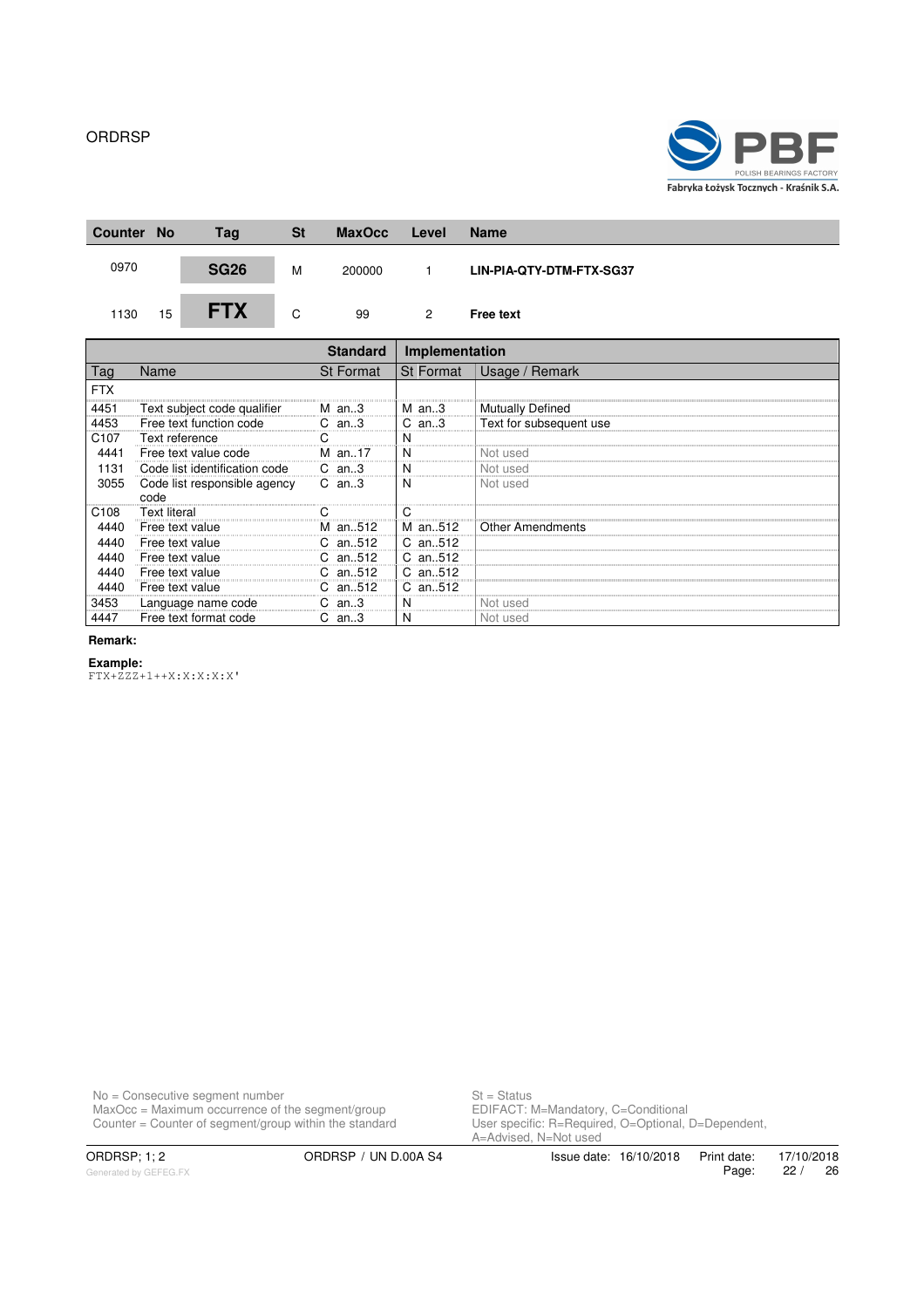

| Counter No |    | Tag         | <b>St</b> | <b>MaxOcc</b> | Level          | <b>Name</b>      |
|------------|----|-------------|-----------|---------------|----------------|------------------|
| 1570       |    | <b>SG37</b> | C         | 999           | 2              | <b>NAD</b>       |
| 1580       | 16 | <b>NAD</b>  | M         |               | $\overline{2}$ | Name and address |

|            |                                                    | <b>Standard</b>  | Implementation   |                  |  |
|------------|----------------------------------------------------|------------------|------------------|------------------|--|
| Tag        | Name                                               | <b>St Format</b> | <b>St Format</b> | Usage / Remark   |  |
| <b>NAD</b> |                                                    |                  |                  |                  |  |
| 3035       | Party function code qualifier                      | $M$ an3          | $M$ an3          | Ship To          |  |
| C082       | Party identification details                       | С                | C                |                  |  |
| 3039       | Party identifier                                   | M an35           | M an35           | Ship To location |  |
| 1131       | Code list identification code                      | $C$ an3          | N                | Not used         |  |
| 3055       | Code list responsible agency<br>code               | $C$ an3          | N                | Not used         |  |
| C058       | Name and address                                   | C                | N                |                  |  |
| 3124       | Name and address description                       | M an35           | N                | Not used         |  |
| 3124       | Name and address description                       | C an35           | N                | Not used         |  |
| 3124       | Name and address description                       | C an35           | N                | Not used         |  |
| 3124       | Name and address description                       | C an35           | N                | Not used         |  |
| 3124       | Name and address description                       | C an35           | N                | Not used         |  |
| C080       | Party name                                         | С                | N                |                  |  |
| 3036       | Party name                                         | M an35           | N                | Not used         |  |
| 3036       | Party name                                         | C an35           | N                | Not used         |  |
| 3036       | Party name                                         | C an35           | N                | Not used         |  |
| 3036       | Party name                                         | C an35           | $\overline{N}$   | Not used         |  |
| 3036       | Party name                                         | C an35           | $\overline{N}$   | Not used         |  |
| 3045       | Party name format code                             | $C$ an3          | N                | Not used         |  |
| C059       | <b>Street</b>                                      | C                | N                |                  |  |
| 3042       | Street and number or post<br>office box identifier | M an35           | N                | Not used         |  |
| 3042       | Street and number or post<br>office box identifier | C an35           | N                | Not used         |  |
| 3042       | Street and number or post<br>office box identifier | C an35           | N                | Not used         |  |
| 3042       | Street and number or post<br>office box identifier | C an35           | N                | Not used         |  |
| 3164       | City name                                          | C an35           | N                | Not used         |  |
| C819       | Country sub-entity details                         | C                | N                |                  |  |
| 3229       | Country sub-entity name code                       | $C$ an9          | N                | Not used         |  |
| 1131       | Code list identification code                      | $C$ an3          | N                | Not used         |  |
| 3055       | Code list responsible agency<br>code               | $C$ an3          | N                | Not used         |  |
| 3228       | Country sub-entity name                            | C an35           | N                | Not used         |  |
| 3251       | Postal identification code                         | $C$ an17         | N                | Not used         |  |
| 3207       | Country name code                                  | $C$ an3          | N                | Not used         |  |

#### **Remark:**

**Example:**

NAD+01+0123456'

No = Consecutive segment number St = Status MaxOcc = Maximum occurrence of the segment/group **EDIFACT: M=Mandatory, C=Conditional** Counter = Counter of segment/group within the standard User specific: R=Required, O=Optional, D=Dependent,

St = Status<br>EDIFACT: M=Mandatory, C=Conditional<br>User specific: R=Required, O=Optional, D=Dependent,<br>A=Advised, N=Not used

Generated by GEFEG.FX

ORDRSP; 1; 2 ORDRSP / UN D.00A S4 Issue date: 16/10/2018 Print date: 17/10/2018<br>Page: 23 / 26 Page: 23 / 26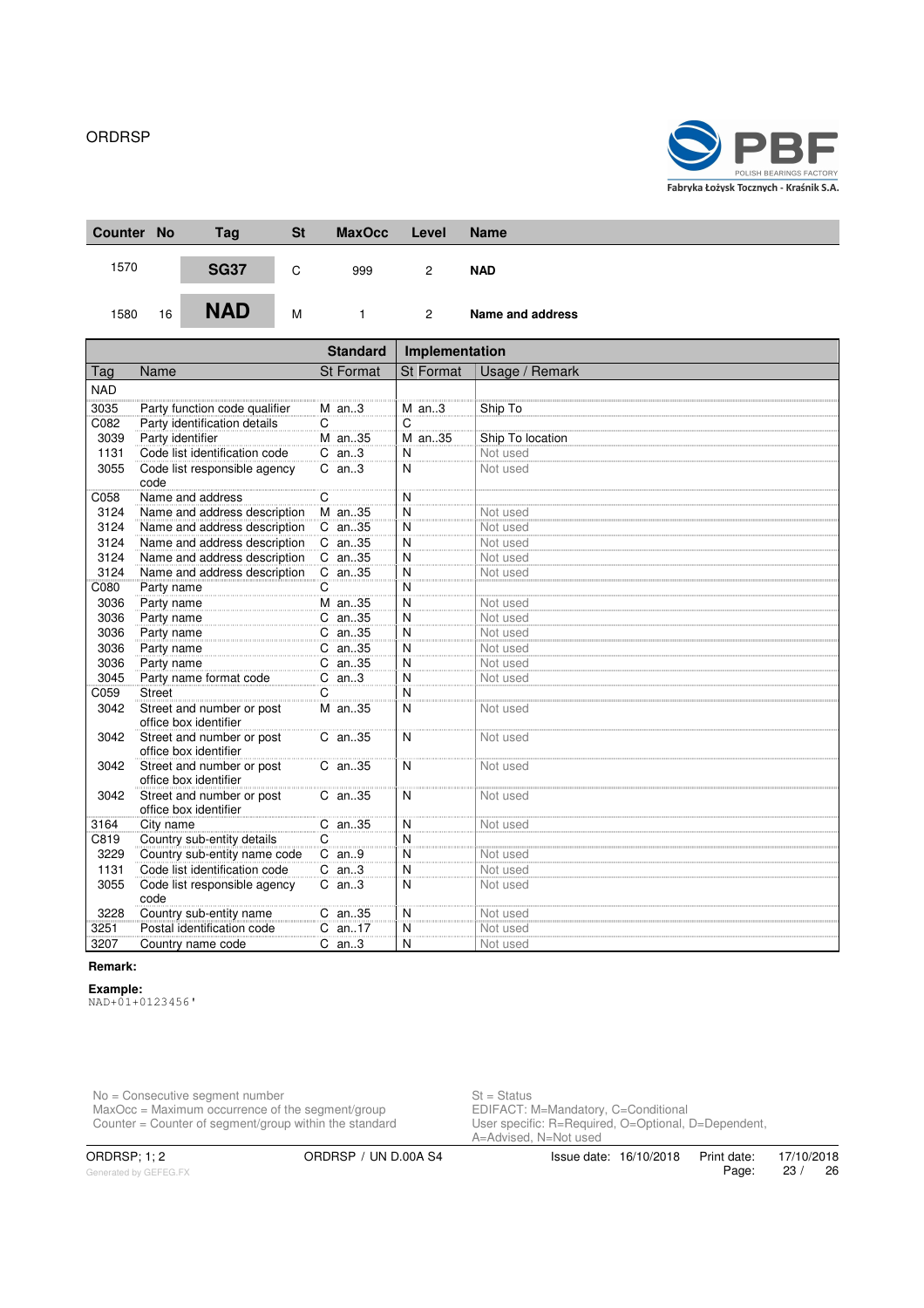

| <b>Counter No</b> |      | Tag                    | <b>St</b> | <b>MaxOcc</b>    | Level          | <b>Name</b>            |
|-------------------|------|------------------------|-----------|------------------|----------------|------------------------|
| 2190              | 17   | <b>UNS</b>             | M         |                  | 0              | <b>Section control</b> |
|                   |      |                        |           | <b>Standard</b>  | Implementation |                        |
| Tag               | Name |                        |           | <b>St Format</b> | St Format      | Usage / Remark         |
| <b>UNS</b>        |      |                        |           |                  |                |                        |
| 0081              |      | Section identification |           | M a1             | M a1           |                        |

**Remark:**

**Example:**

UNS+D'

No = Consecutive segment number St = Status MaxOcc = Maximum occurrence of the segment/group **EDIFACT: M=Mandatory, C=Conditional** Counter = Counter of segment/group within the standard User specific: R=Required, O=Optional, D=Dependent,

St = Status<br>EDIFACT: M=Mandatory, C=Conditional<br>User specific: R=Required, O=Optional, D=Dependent,<br>A=Advised, N=Not used

Print date: 17/10/2018<br>Page: 24 / 26 Page: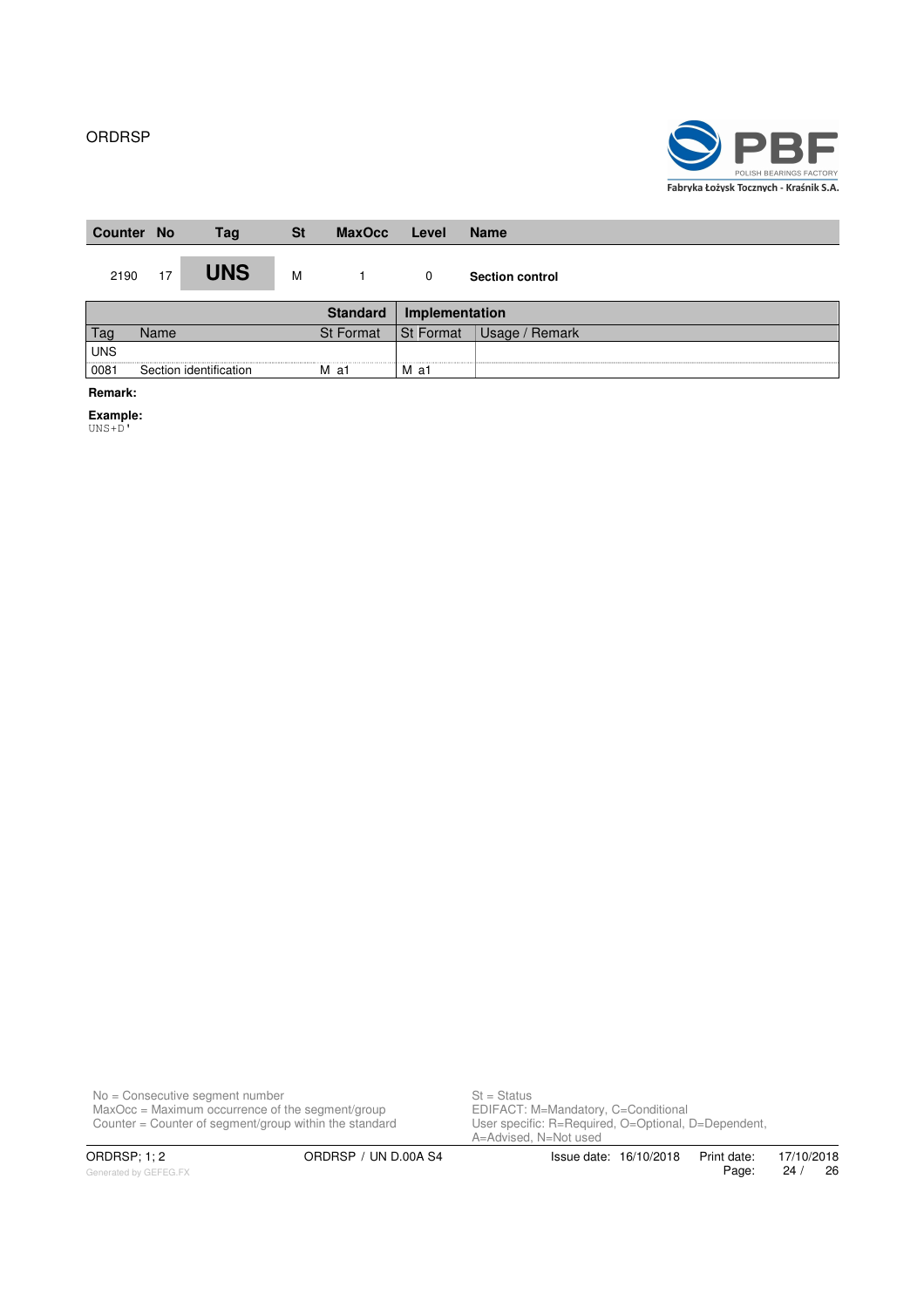

| <b>Counter</b> | <b>No</b> | Tag                     | <b>St</b> | <b>MaxOcc</b>    | Level          | <b>Name</b>     |
|----------------|-----------|-------------------------|-----------|------------------|----------------|-----------------|
| 2260           | 18        | <b>UNT</b>              | M         |                  | 0              | Message trailer |
|                |           |                         |           | <b>Standard</b>  | Implementation |                 |
| Tag            | Name      |                         |           | <b>St Format</b> | St Format      | Usage / Remark  |
| <b>UNT</b>     |           |                         |           |                  |                |                 |
| 0074           | message   | Number of segments in a |           | M n10            | M n10          |                 |

**Remark:**

#### **Example:**

UNT+170+X'

0062 Message reference number M an..14 M an..14

No = Consecutive segment number St = Status MaxOcc = Maximum occurrence of the segment/group **EDIFACT: M=Mandatory, C=Conditional** Counter = Counter of segment/group within the standard User specific: R=Required, O=Optional, D=Dependent,

St = Status<br>EDIFACT: M=Mandatory, C=Conditional<br>User specific: R=Required, O=Optional, D=Dependent,<br>A=Advised, N=Not used

Generated by GEFEG.FX

ORDRSP; 1; 2 ORDRSP / UN D.00A S4 Issue date: 16/10/2018 Print date: 17/10/2018<br>Page: 25 / 26 Page: